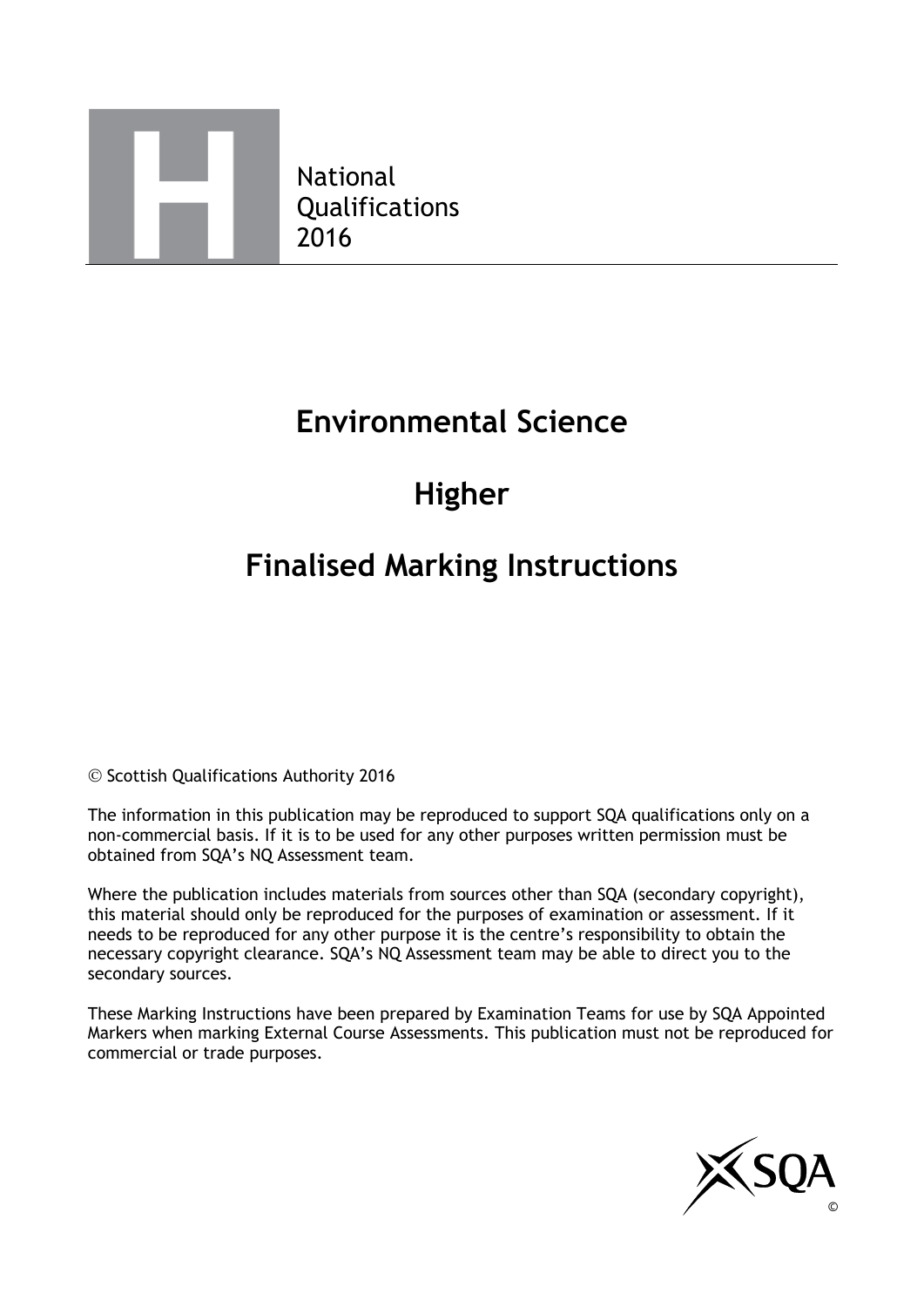#### **General Marking Principles for Environmental Science Higher**

*This information is provided to help you understand the general principles you must apply when marking candidate responses to questions in this Paper. These principles must be read in conjunction with the detailed marking instructions, which identify the key features required in candidate responses.* 

- **(a)** Marks for each candidate response must always be assigned in line with these General Marking Principles and the Detailed Marking Instructions for this assessment.
- **(b)** Marking should always be positive ie, marks should be awarded for what is correct and not deducted for errors or omissions.
- **(c)** If a specific candidate response does not seem to be covered by either the principles or detailed Marking Instructions, and you are uncertain how to assess it, you must seek guidance from your Team Leader.
- **(d)** Half marks may not be awarded.
- **(e)** Where a candidate makes an error at an early stage in a multi-stage calculation, credit should normally be given for correct follow-on working in subsequent stages, unless the error significantly reduces the complexity of the remaining stages. The same principle should be applied in questions which require several stages of non-mathematical reasoning.
- **(f)** Unless a numerical question specifically requires evidence of working to be shown, full marks should be awarded for a correct final answer (including units if required) on its own.
- **(g)** Larger mark allocations may be fully accessed whether responses are provided in continuous prose, linked statements or a series of discrete developed points.
- **(h)** In the detailed Marking Instructions, if a word is **underlined** then it is essential; if a word is **(bracketed)** then it is not essential.
- **(i)** In the detailed Marking Instructions, words separated by/are alternatives.
- **(j)** If two answers are given where one is correct and the other is incorrect, no marks are awarded.
- **(k)** Where the candidate is instructed to choose one question to answer but instead answers both questions, both responses should be marked and the better mark awarded.
- **(l)** The assessment is of skills, knowledge and understanding in Environmental Science, so marks should be awarded for a valid response, even if the response is not presented in the format expected. For example, if the response is correct but is not presented in the table as requested, or if it is circled rather than underlined as requested, give the mark.
- **(m)** Unless otherwise required by the question, use of abbreviations (eg DNA, ATP) or chemical formulae (eg CO2, H2O) are acceptable alternatives to naming.
- **(n)** Content that is outwith the course assessment specification should be given credit if used appropriately eg metaphase of meiosis.
- **(o)** If a numerical answer is required and units are not given in the stem of the question or in the answer space, candidates must supply the units to gain the mark. If units are required on more than one occasion, candidates should not be penalised repeatedly.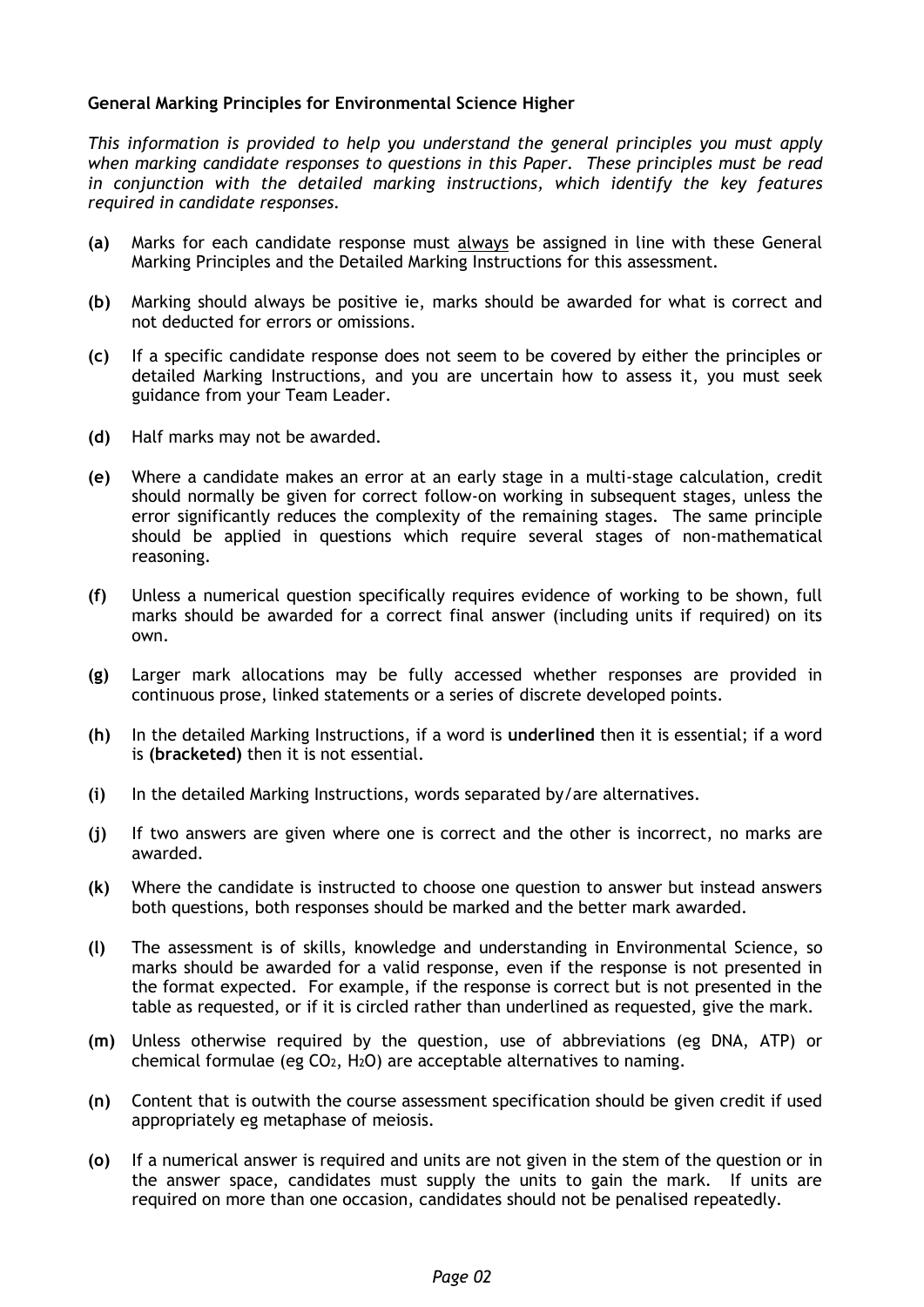- **(p)** If incorrect **spelling** is used:
	- and the term is recognisable then give the mark;
	- and the term can easily be confused with another biological term then do not give the mark eg ureter and urethra;
	- and the term is a mixture of other biological terms then do not give the mark, eg mellum, melebrum, amniosynthesis.
- **(q)** When presenting data:
	- if a candidate provides two graphs or charts in response to one question (eg one in the question and another at the end of the booklet), mark both and give the higher mark
	- for marking purposes no distinction is made between bar charts (used to show discontinuous features, have descriptions on the x-axis and have separate columns) and histograms (used to show continuous features, have ranges of numbers on the x-axis and have contiguous columns)
	- other than in the case of bar charts/histograms, if the question asks for a particular type of graph or chart and the wrong type is given, then do not give the mark(s) for this. Where provided, marks may still be awarded for correctly labelling the axes, plotting the points, joining the points either with straight lines or curves (best fit rarely used), etc.
	- the relevant mark should not be awarded if the graph uses less than 50% of the axes; if the x and y data are transposed; if 0 is plotted when no data for this is given (ie candidates should only plot the data given)
- **(r)** Marks are awarded only for a valid response to the question asked. For example, in response to questions that ask candidates to:
	- **identify**, **name**, **give**, or **state**, they need only name or present in brief form;
	- **calculate**, they must determine a number from given facts, figures or information;
	- **compare**, they must demonstrate knowledge and understanding of the similarities and/or differences between things;
	- **describe**, they must provide a statement or structure of characteristics and/or features;
	- **evaluate**, they must make a judgement based on criteria;
	- **explain**, they must relate cause and effect and/or make relationships between things clear;
	- **outline**, they must provide a brief sketch of content more than naming but not a detailed description;
	- **predict**, they must suggest what may happen based on available information;
	- **suggest**, they must apply their knowledge and understanding of Environmental Science to a new situation. A number of responses are acceptable: marks will be awarded for any suggestions that are supported by knowledge and understanding of Environmental Science.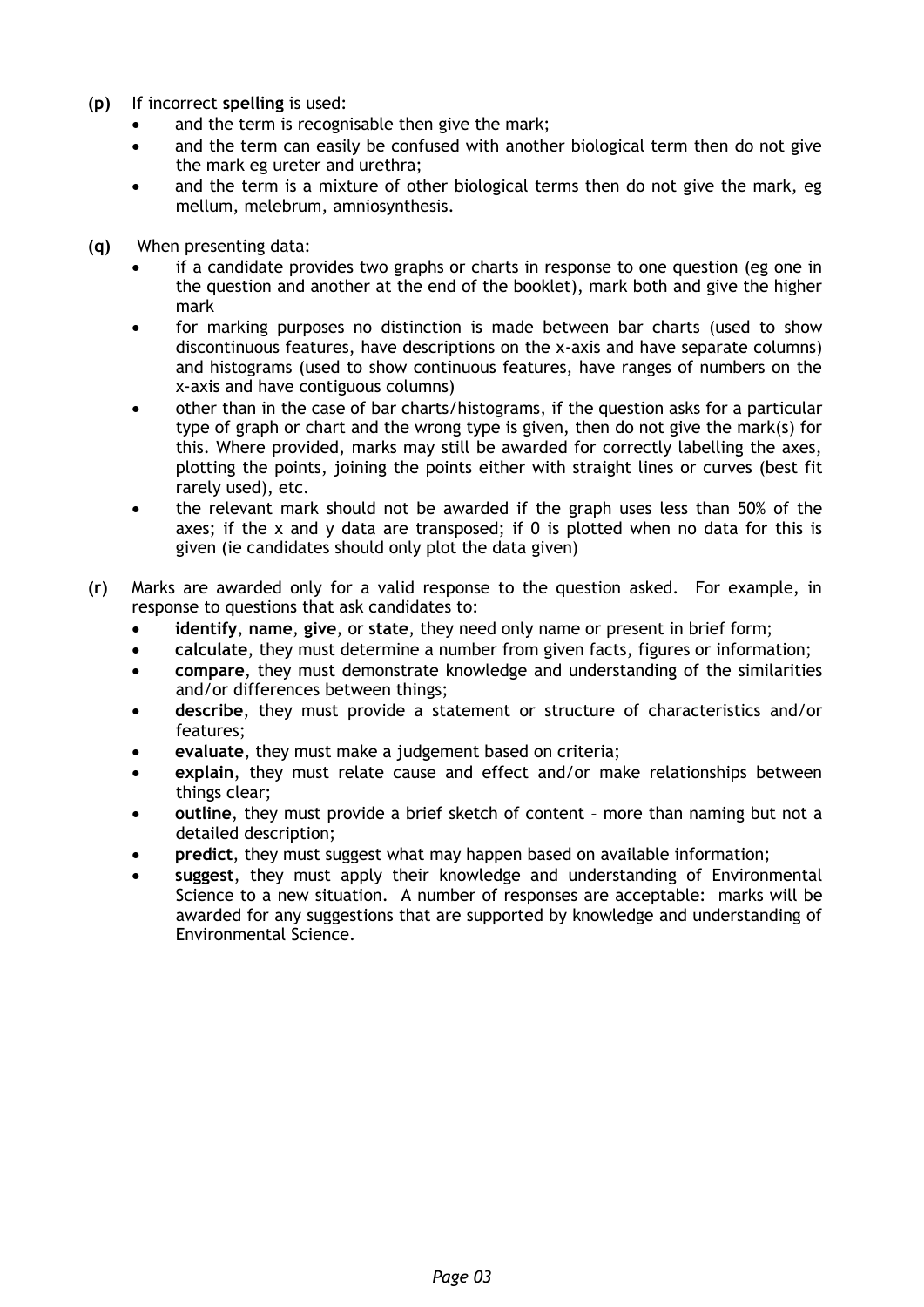### **Marking Instructions for each question**

|    | Question |       | <b>Expected Answer(s)</b>                                                                                                                                                                                              | <b>Max</b><br><b>Mark</b> | <b>Additional Guidance</b>                                                                                                                                                                                                                   |
|----|----------|-------|------------------------------------------------------------------------------------------------------------------------------------------------------------------------------------------------------------------------|---------------------------|----------------------------------------------------------------------------------------------------------------------------------------------------------------------------------------------------------------------------------------------|
| 1. | (a)      | (i)   | A biofuel is a hydrocarbon/organic/<br>resource that is made by or from a<br>living organism and that humans can<br>use for fuel.                                                                                      | 1                         | Must include mention of<br>processing.                                                                                                                                                                                                       |
|    |          | (i)   | The % used for human consumption has<br>fallen by 12%.<br>The % used for animal feed has fallen<br>by 20%.<br>Other uses has fallen by 8%.<br>Use as a biofuel has been introduced<br>since 2000 and accounts for 40%. | $\overline{2}$            | 1 mark for identifying all of<br>the reductions (human<br>consumption, animal feed,<br>other).<br>1 mark for identifying the<br>increase (biofuel) and its %.<br>Responses should include<br>the % change. Max of 1 mark<br>if not included. |
|    |          | (iii) | (Growing corn for biofuel) offers a new<br>market/increased range of markets<br><b>OR</b><br>Could bring in more income for<br>farmers.<br>Other reasonable response.                                                  | 1                         |                                                                                                                                                                                                                                              |
|    |          | (iv)  | Corn diverted for biofuel means less is<br>available for human<br>consumption/animal feed or higher<br>animal feed costs will increase food<br>prices for the consumer.<br>Other reasonable response.                  | 1                         |                                                                                                                                                                                                                                              |
|    | (b)      |       | 39 286 (truckloads).                                                                                                                                                                                                   | 1                         | Answer must be rounded up<br>to the nearest whole<br>truckload.<br>110 million/2800 = 39 285 $\cdot$ 7.                                                                                                                                      |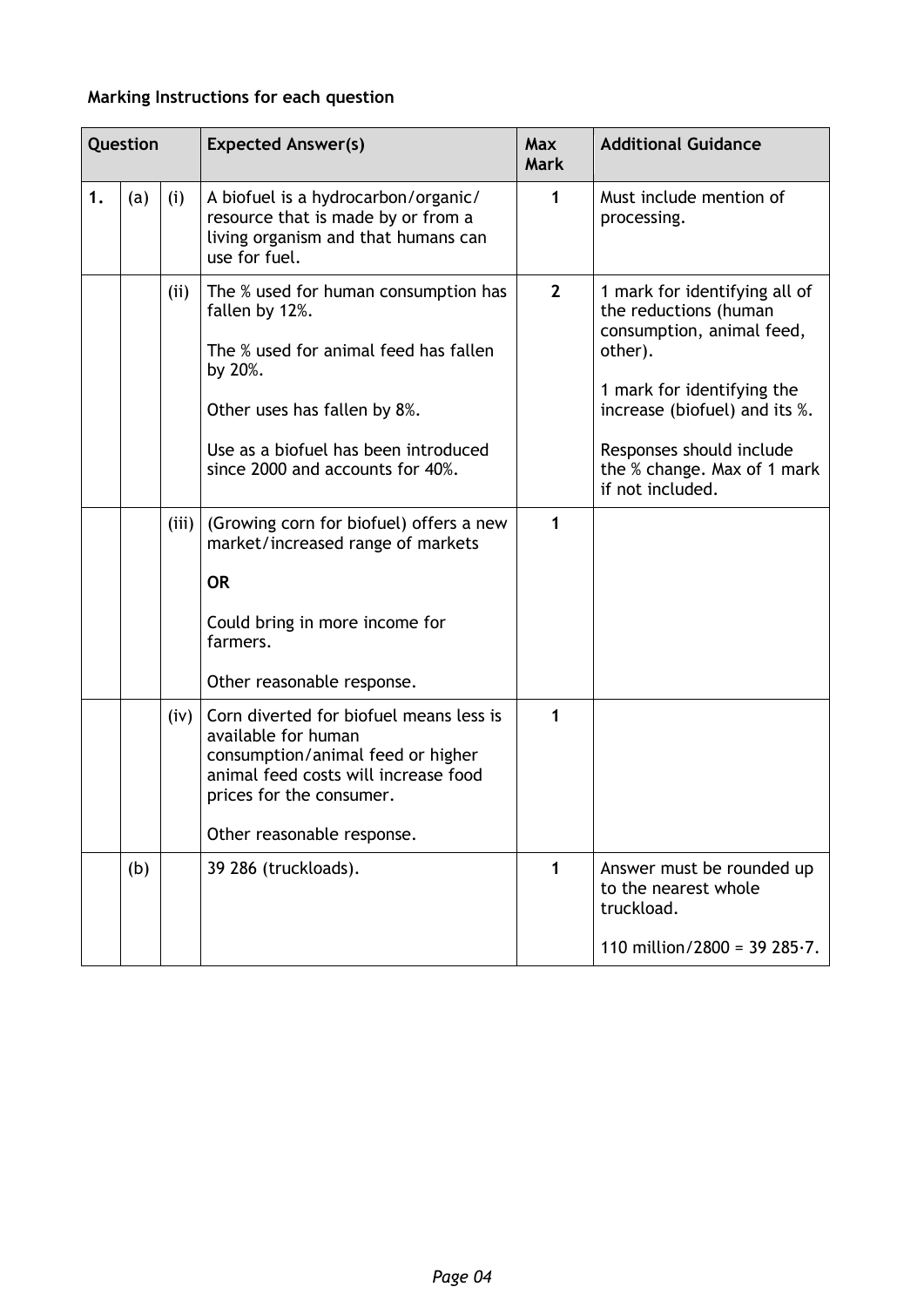| Question | <b>Expected Answer(s)</b>                                                                                                                                                                                                                                                                                                            | Max<br><b>Mark</b> | <b>Additional Guidance</b>                                                                                                                                                                                               |
|----------|--------------------------------------------------------------------------------------------------------------------------------------------------------------------------------------------------------------------------------------------------------------------------------------------------------------------------------------|--------------------|--------------------------------------------------------------------------------------------------------------------------------------------------------------------------------------------------------------------------|
| (c)      | For: the carbon produced from<br>burning the biofuels will be offset by<br>the carbon the plants absorbed during<br>photosynthesis/growth.<br>Against: energy must be used in<br>producing the crops eg synthesising<br>and applying fertilisers/fuel used in<br>harvesting/processing/transportation.<br>Other reasonable response. | $\overline{2}$     | 1 mark for pro carbon-<br>neutral.<br>1 mark for against.                                                                                                                                                                |
| (d)      | EU - legislative role in farming and<br>fishing (CAP and CFP).<br>UK/Scottish policies and legislation eg<br>National Food and Drink Policy for<br>Scotland.                                                                                                                                                                         | $\mathbf{2}$       | Candidates may name a role<br>of a specific Government<br>(EU, UK, or Scotland).<br>Fishing - responses may also<br>relate to freshwater fishing<br>eg seasonal.<br>1 mark for named example.<br>1 mark for description. |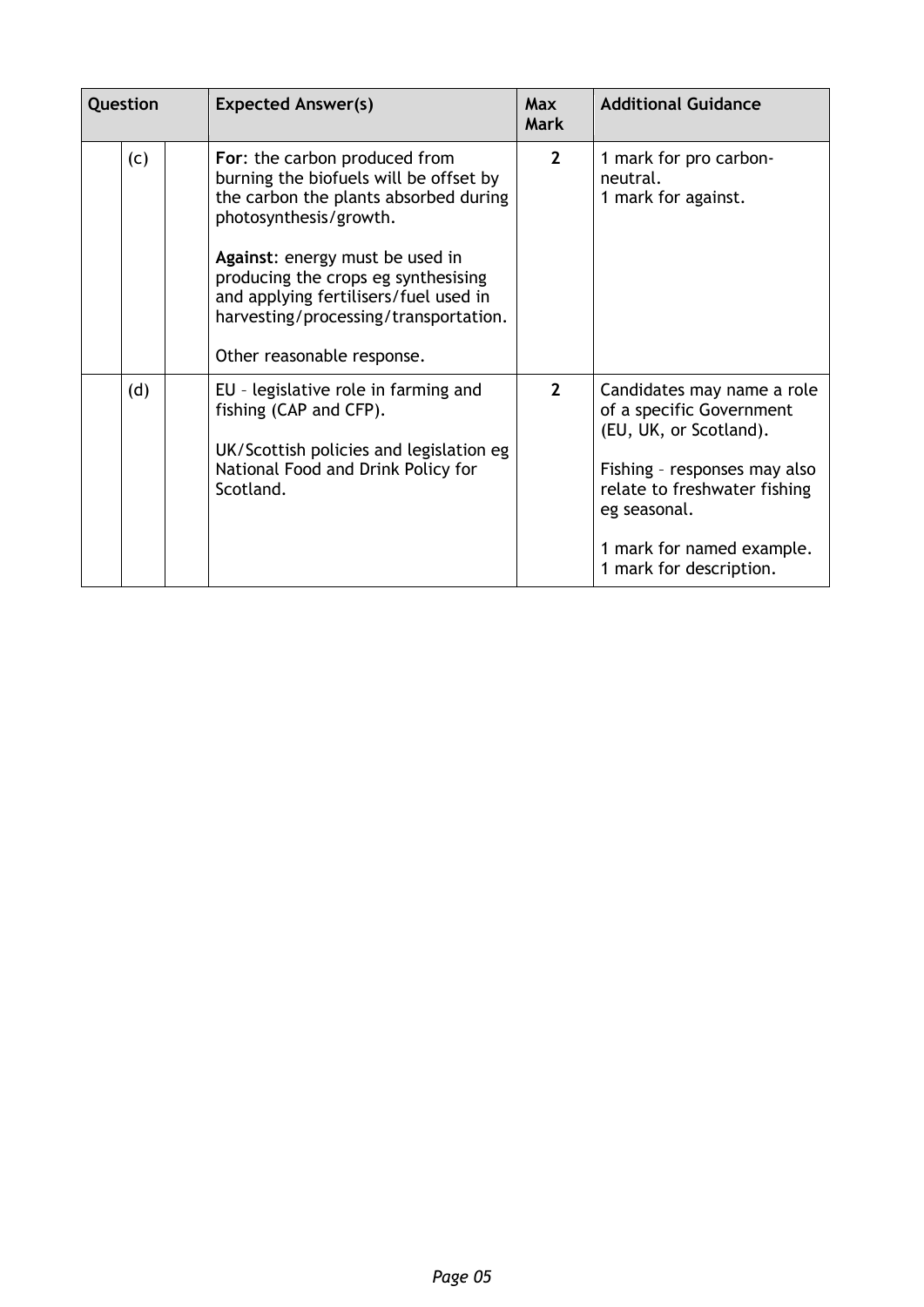| Question |     |      | <b>Expected Answer(s)</b>                                                                                                                                                                                                                                 | <b>Max</b><br>Mark | <b>Additional Guidance</b>                                                                                   |
|----------|-----|------|-----------------------------------------------------------------------------------------------------------------------------------------------------------------------------------------------------------------------------------------------------------|--------------------|--------------------------------------------------------------------------------------------------------------|
| 2.       | (a) | (i)  | (More precipitation will fall as rain<br>instead of snow so) snow will melt<br>earlier/permanent snowpack will<br>reduce/less freshwater stored as<br>snow or ice, causing seasonal<br>shortages when demand is highest.<br>Or other reasonable response. | 1                  | Emphasis should be on lack<br>of water storage/rapid<br>runoff in the mountains and<br>consequences of this. |
|          |     | (ii) | Rising sea levels could cause seawater<br>to degrade the coastal aquifers                                                                                                                                                                                 | 1                  |                                                                                                              |
|          |     |      | <b>OR</b>                                                                                                                                                                                                                                                 |                    |                                                                                                              |
|          |     |      | Overreliance on coastal aquifers could<br>reduce these                                                                                                                                                                                                    |                    |                                                                                                              |
|          |     |      | <b>OR</b>                                                                                                                                                                                                                                                 |                    |                                                                                                              |
|          |     |      | Aquifers not refilling due to lack of<br>snow/rain.                                                                                                                                                                                                       |                    |                                                                                                              |
|          |     |      | Or other reasonable response.                                                                                                                                                                                                                             |                    |                                                                                                              |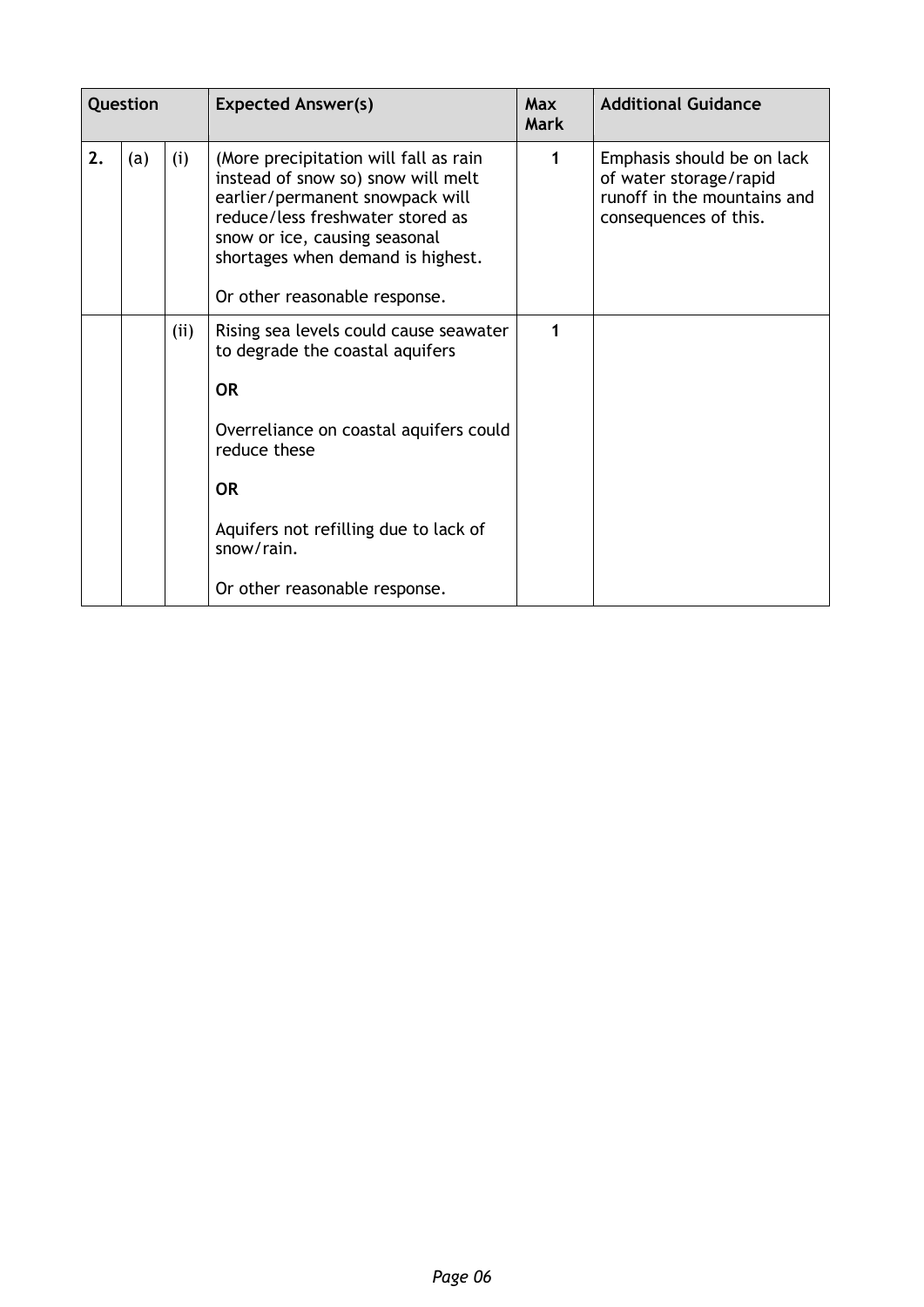| Question |     |       | <b>Expected Answer(s)</b>                                                                                                                                                                                                                                                                                          | Max<br><b>Mark</b>  | <b>Additional Guidance</b>                                                                                                           |
|----------|-----|-------|--------------------------------------------------------------------------------------------------------------------------------------------------------------------------------------------------------------------------------------------------------------------------------------------------------------------|---------------------|--------------------------------------------------------------------------------------------------------------------------------------|
|          | (b) |       | Urban - Increased demand for<br>drinking water/showers/swimming<br>pools/domestic use, in drought year<br>$(1$ mark).                                                                                                                                                                                              | 3                   | Any 3 appropriate responses,<br>(but must comment on each<br>sector).                                                                |
|          |     |       | Agriculture - increased irrigation/<br>more water required for livestock in<br>drought year (1 mark).                                                                                                                                                                                                              |                     | Each response should<br>include comment on<br>increase/decrease in<br>normal/drought year.                                           |
|          |     |       | Environmental - pressure shifts to<br>human needs in a drought year<br>$(1$ mark).<br>Difficult to reduce actual usage for<br>urban and agricultural in a drought<br>year (1 mark).<br>Actual usage in a drought year could<br>remain the same but it is a higher<br>proportion of a smaller total<br>$(1 mark)$ . |                     |                                                                                                                                      |
|          |     |       | Other reasonable response.                                                                                                                                                                                                                                                                                         |                     |                                                                                                                                      |
|          | (c) | (i)   | Greater investment in trees as they<br>take longer to grow than annual crops<br>but provide high returns.                                                                                                                                                                                                          | 1                   |                                                                                                                                      |
|          |     |       | Trees are more resilient in drought<br>periods (due to their deeper roots) so<br>makes sense to focus on vegetables.                                                                                                                                                                                               |                     |                                                                                                                                      |
|          |     |       | Trees, as roots bind soil and help<br>prevent soil erosion.                                                                                                                                                                                                                                                        |                     |                                                                                                                                      |
|          |     |       | Vegetables need regular irrigation but<br>provide an immediate financial<br>return.                                                                                                                                                                                                                                |                     |                                                                                                                                      |
|          |     |       | Other reasonable response.                                                                                                                                                                                                                                                                                         |                     |                                                                                                                                      |
|          |     | (ii)  | If the rate of removal is greater than<br>the rate of recharge then the water<br>resource is diminished (1 mark).                                                                                                                                                                                                  | $2 \nightharpoonup$ | 1 mark for comparison of<br>removal & recharge<br>(quantity).                                                                        |
|          |     |       | In times of drought the groundwater<br>is not replenished in the short term so<br>will not be a potential source of<br>water in the future (1 mark).                                                                                                                                                               |                     | 1 mark for longer<br>term/future effects (time).                                                                                     |
|          |     |       | Other reasonable response.                                                                                                                                                                                                                                                                                         |                     |                                                                                                                                      |
|          |     | (iii) | Cultivation of GM crops/selective<br>breeding/genetic engineering for<br>drought tolerance/drip or targeted<br>irrigation/water transfer scheme/grey<br>water/'magic stones'<br>Other reasonable response.                                                                                                         | 1                   | Accept local or global focus.<br>Response could relate to<br>changing the nature of the<br>crop or changing the farming<br>practice. |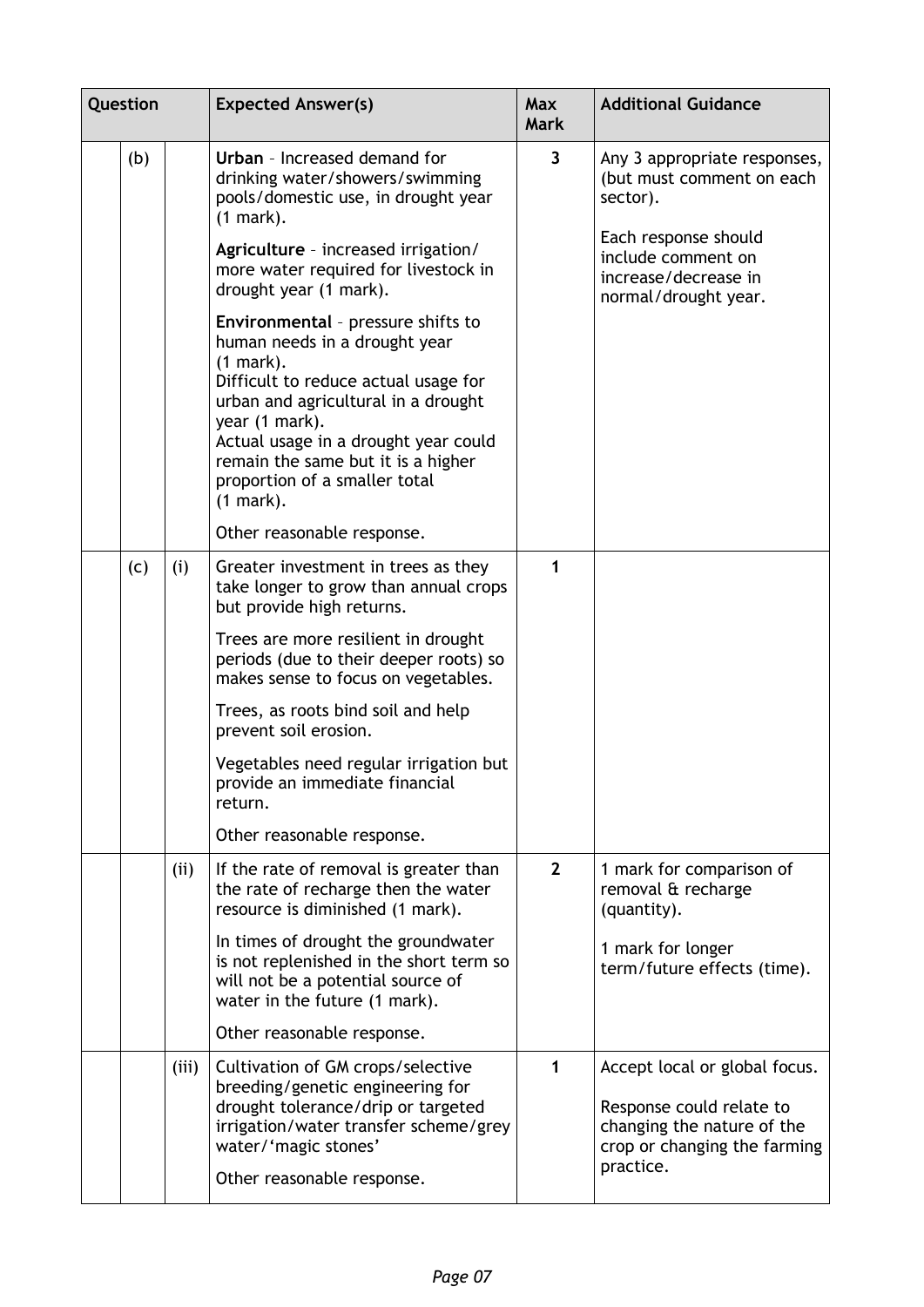| Question |     | <b>Expected Answer(s)</b>                                                                                                                                                                                                              | <b>Max</b><br><b>Mark</b> | <b>Additional Guidance</b>                                               |
|----------|-----|----------------------------------------------------------------------------------------------------------------------------------------------------------------------------------------------------------------------------------------|---------------------------|--------------------------------------------------------------------------|
| 3.       | (a) | Changes in the hare population are<br>mirrored in the lynx population<br><b>OR</b><br>As the hare population increases, so<br>does the lynx population AND as the<br>hare population falls, so does the lynx<br>population.            | 1                         | This type of response must<br>cover both increase and<br>decrease.       |
|          | (b) | In some years the lynx population is<br>greater than the hare population.<br>Specify 1916 and/or 1925-30.                                                                                                                              | $\overline{2}$            | 1 mark for the general<br>trend.<br>1 mark for specifying<br>$year(s)$ . |
|          | (c) | (Increased hunting of lynx by humans<br>would result in) reduced predation by<br>lynx would lead to more rapid build-<br>up of hare numbers (1 mark) and lead<br>to a shorter period between<br>population peaks (1 mark)<br><b>OR</b> | $\overline{2}$            | 1 mark for the prediction.<br>1 mark for the effect.                     |
|          |     | Reduced predation by lynx would<br>have no effect on hare numbers<br>(1 mark) as they are dictated by the<br>recovery of vegetation (1 mark)/<br>alternative predator fills the niche<br>$(1 mark)$ .<br>Or other reasonable response. |                           |                                                                          |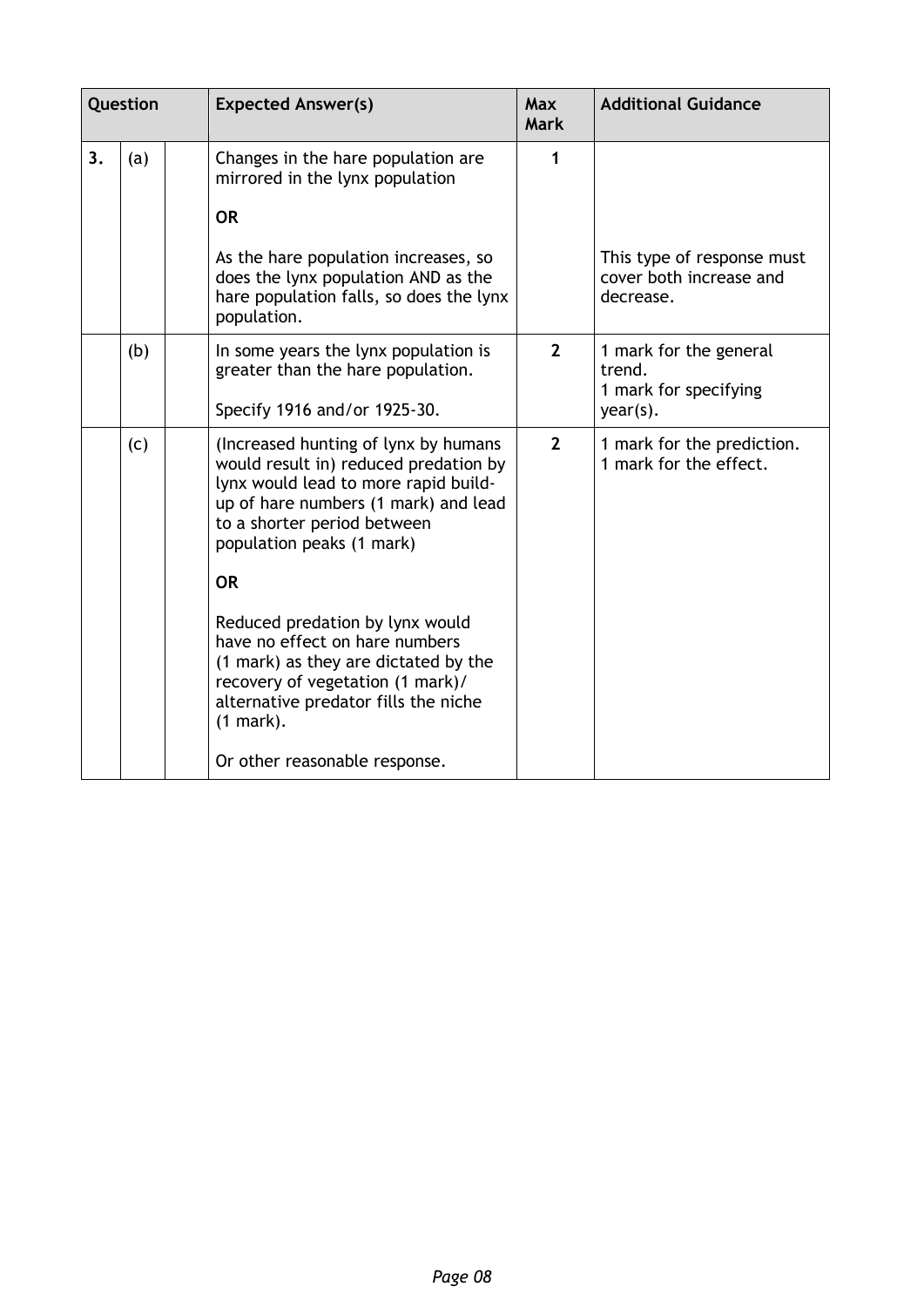| Question |     | <b>Expected Answer(s)</b>                                                                                                     | <b>Max</b><br><b>Mark</b> | <b>Additional Guidance</b>                                                                            |
|----------|-----|-------------------------------------------------------------------------------------------------------------------------------|---------------------------|-------------------------------------------------------------------------------------------------------|
|          | (d) | Reduced hare population allows the<br>vegetation to recover and the cycle<br>repeats.<br>Decrease because competitive grasses | 2 <sup>1</sup>            | 1 mark for how biodiversity<br>would change.<br>1 mark for justification.<br>Candidates may use terms |
|          |     | would not be kept in check and would<br>out-compete other plant species.                                                      |                           | such as overshoot, carrying<br>capacity, population<br>oscillations, and should be                    |
|          |     | Increase because there would be<br>more plant variety/potentially be<br>more insect pollinators/other species<br>moving in.   |                           | given credit where they are<br>used appropriately.                                                    |
|          |     | Stays the same because other grazers<br>move in.                                                                              |                           |                                                                                                       |
|          |     | Or other reasonable response.                                                                                                 |                           |                                                                                                       |
|          | (e) | Sea eagle/red kite/capercaillie/<br>beaver/reindeer.                                                                          |                           | Any one.                                                                                              |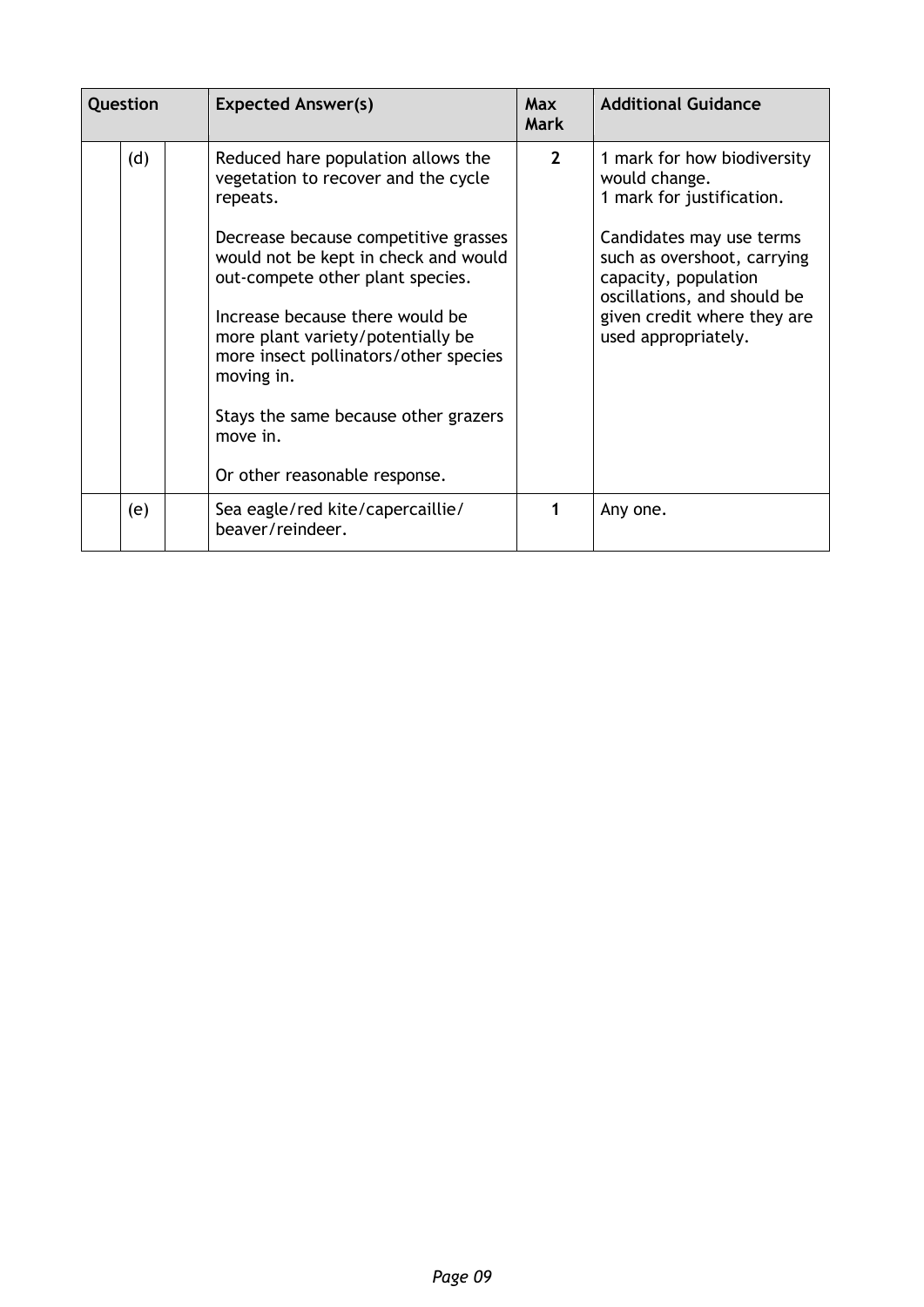| Question |     |     | <b>Expected Answer(s)</b>                                                                                                                                                                                                                                                        | <b>Max</b><br><b>Mark</b> | <b>Additional Guidance</b>                       |
|----------|-----|-----|----------------------------------------------------------------------------------------------------------------------------------------------------------------------------------------------------------------------------------------------------------------------------------|---------------------------|--------------------------------------------------|
| 4.       | (a) | (i) | Psychological: consumers are<br>persuaded by advertising/peer<br>pressure that an updated model is<br>better in terms of design/technology/<br>must-have value.<br>Technological: innovative<br>advances/technical support no longer<br>available.<br>Other reasonable response. |                           | Justification must match the<br>category chosen. |
|          |     | (i) | Planned: cartridge contains a set<br>amount of ink so must be refilled/<br>replaced.<br>Or other reasonable response.                                                                                                                                                            |                           | Justification must match the<br>category chosen. |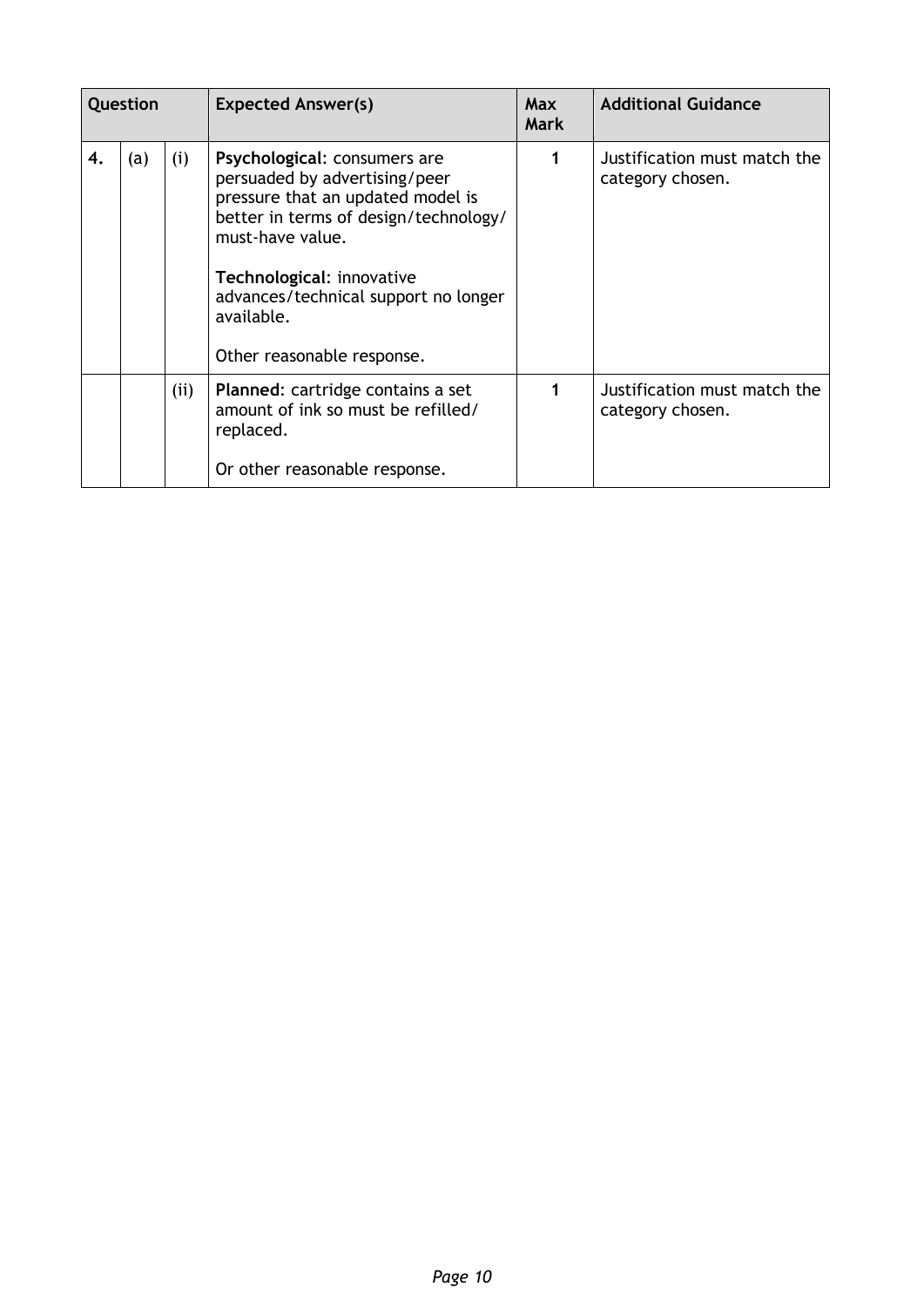| Question |      | <b>Expected Answer(s)</b>                                                                                                                                                                                                                                                                                                                                                                                               | <b>Max</b><br><b>Mark</b> | <b>Additional Guidance</b>                                   |
|----------|------|-------------------------------------------------------------------------------------------------------------------------------------------------------------------------------------------------------------------------------------------------------------------------------------------------------------------------------------------------------------------------------------------------------------------------|---------------------------|--------------------------------------------------------------|
| (b)      | (i)  | Economic: cheaper parts with a finite<br>lifespan will mean repair/replacement<br>income.<br>Social: repair/replacement requires<br>manufacture/fitting, so creates<br>employment. (Reversal of this could<br>apply: no repairs would reduce<br>employment).<br>Environmental: unwanted/obsolete<br>computers (and/or resources tied up in<br>them) can be reused/recycled/<br>dumped.<br>Or other reasonable response. | $\overline{\mathbf{3}}$   | 1 mark for each.<br>Must comment on all three<br>categories. |
|          | (ii) | Reuse - computer can be passed on to<br>someone not requiring a hi-tech<br>machine/to an organisation that<br>refurbishes computers.<br>Recycle - computer can be broken<br>down into component parts for reuse or<br>recycling.<br>Other reasonable response.                                                                                                                                                          | $\mathbf{1}$              | Any one.                                                     |
| (c)      | (i)  | EU landfill directive.<br>EU waste framework directive.<br>Environment Act.<br>Waste electronic & electrical<br>equipment directive/WEEE directive.<br>Landfill tax.<br>Waste management licensing<br>regulations.<br>Waste (Scotland) Regulations/Zero<br><b>Waste Regulations.</b><br>Carrier Bag Charge (Scotland)<br>Regulations.<br>Other relevant response.                                                       | 1                         | Any one.                                                     |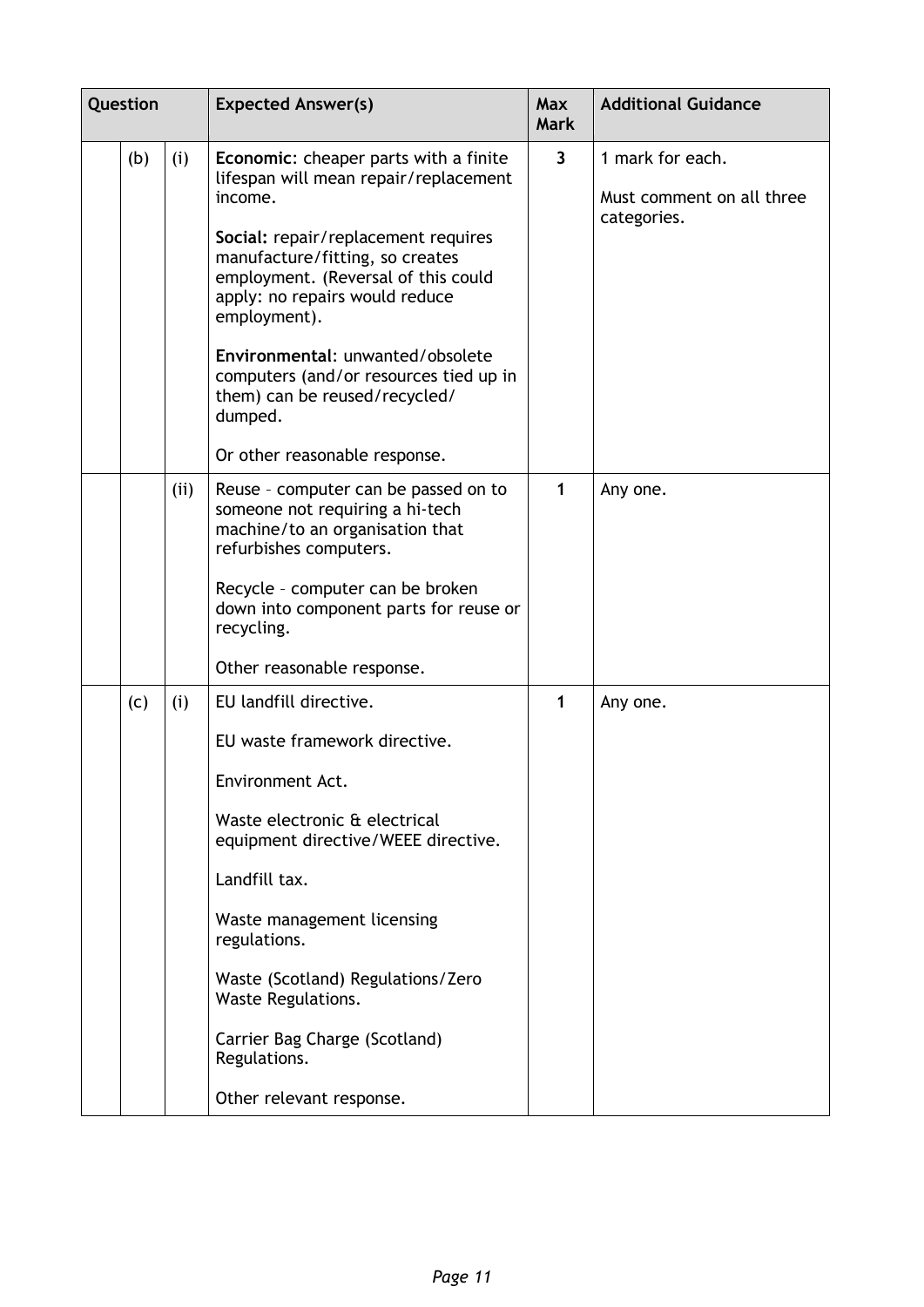| Question |     |      | <b>Expected Answer(s)</b>                                                                                                                                                                                                                       | <b>Max</b><br><b>Mark</b> | <b>Additional Guidance</b>                      |
|----------|-----|------|-------------------------------------------------------------------------------------------------------------------------------------------------------------------------------------------------------------------------------------------------|---------------------------|-------------------------------------------------|
| 5.       | (a) | (i)  | 14 $(\%)$                                                                                                                                                                                                                                       | 1                         | 1381/9865 x 100.                                |
|          |     | (ii) | Multi stage life cycle<br>Difficult to identify/track/monitor<br>(because of large number of species/<br>small size of organism/number of<br>identification experts).<br>Accessibility of habitat eg due to<br>weather, terrain, war, politics. | 1                         |                                                 |
|          |     |      | Other reasonable response.                                                                                                                                                                                                                      |                           |                                                 |
|          | (b) |      | Deforestation (directly eliminating<br>tree species/removing habitat of<br>forest species.)                                                                                                                                                     | $\overline{2}$            | Any two.                                        |
|          |     |      | Increased use herbicides, (removing<br>weed species.)                                                                                                                                                                                           |                           |                                                 |
|          |     |      | Removal of hedgerows, (reducing<br>habitat.)                                                                                                                                                                                                    |                           |                                                 |
|          |     |      | Drainage of wetlands, (reducing<br>habitat.)                                                                                                                                                                                                    |                           |                                                 |
|          |     |      | Use of artificial fertilisers, (altering<br>nutrients in the soil.)                                                                                                                                                                             |                           |                                                 |
|          |     |      | Cultivating monocultures (using up<br>nutrients.)                                                                                                                                                                                               |                           |                                                 |
|          |     |      | Or other reasonable response.                                                                                                                                                                                                                   |                           |                                                 |
|          | (c) | (i)  | (Over-use of fertilisers) stimulates<br>algal growth (1 mark).                                                                                                                                                                                  | 2 <sup>1</sup>            | Response must relate back<br>to the amphibians. |
|          |     |      | <b>AND</b>                                                                                                                                                                                                                                      |                           |                                                 |
|          |     |      | At night oxygen levels decrease due<br>to increased respiration and this<br>could negatively impact on the<br>amphibians (1 mark)                                                                                                               |                           |                                                 |
|          |     |      | <b>OR</b>                                                                                                                                                                                                                                       |                           |                                                 |
|          |     |      | Decomposition of algae and other<br>aquatic vegetation causes bacterial<br>decomposition (1 mark) which results<br>in anaerobic conditions/lack of<br>oxygen/release toxic gases (1 mark).                                                      |                           |                                                 |
|          |     |      | Other reasonable response.                                                                                                                                                                                                                      |                           |                                                 |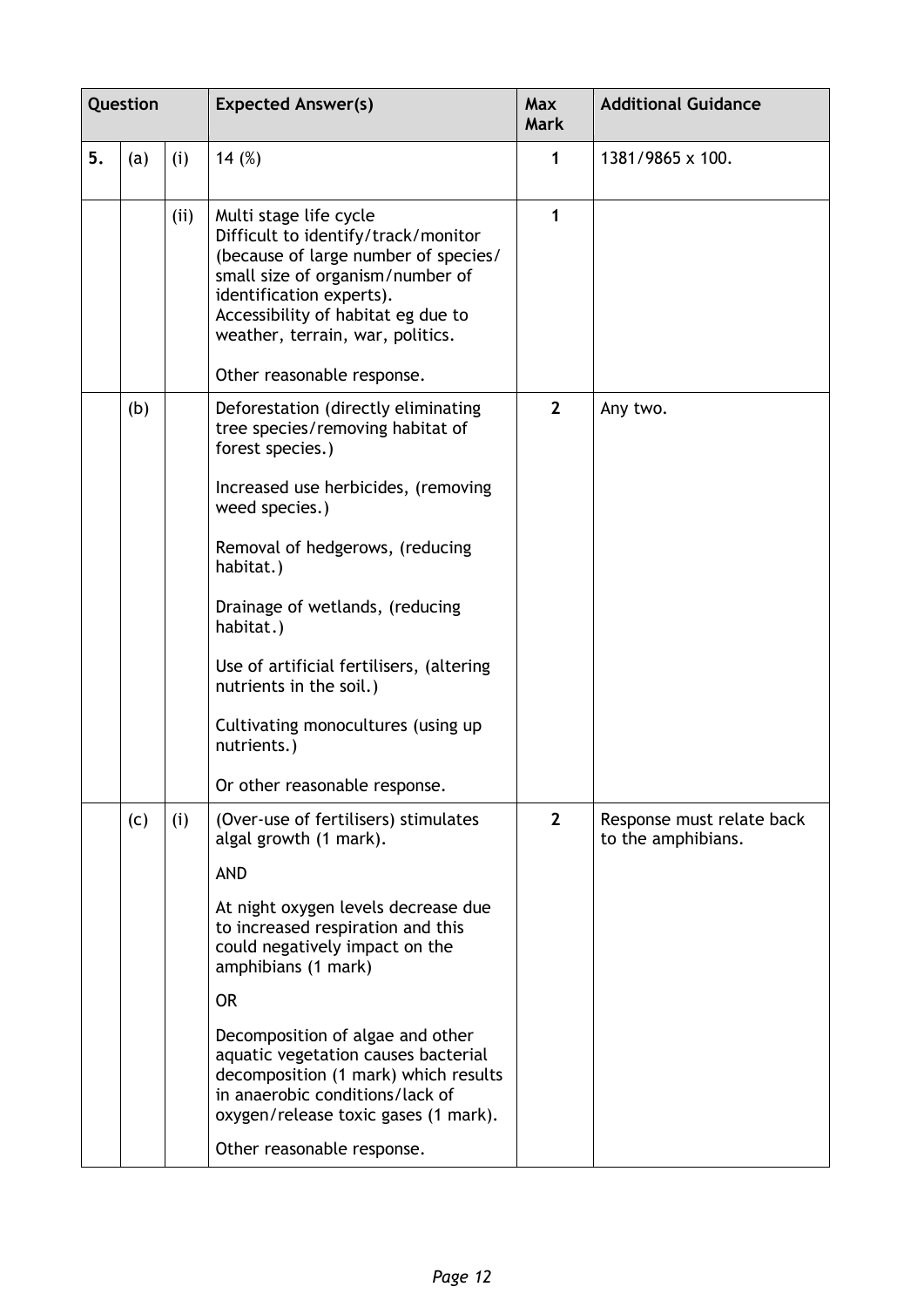| Question |  |            | <b>Expected Answer(s)</b>                                                                                                                       | <b>Max</b><br><b>Mark</b> | <b>Additional Guidance</b>                                                |
|----------|--|------------|-------------------------------------------------------------------------------------------------------------------------------------------------|---------------------------|---------------------------------------------------------------------------|
|          |  | (i)<br>(A) | <b>SEPA:</b> responsibility for monitoring/<br>preserving/improving water quality/<br>enforcing legislation/advising<br>landowners/education.   |                           |                                                                           |
|          |  | (i)<br>(B) | <b>SSSIs:</b> designated areas of specific<br>biological or geological interest/give<br>protection against development/<br>habitat destruction. |                           | Focus should be on habitat<br>protection, not specifically<br>amphibians. |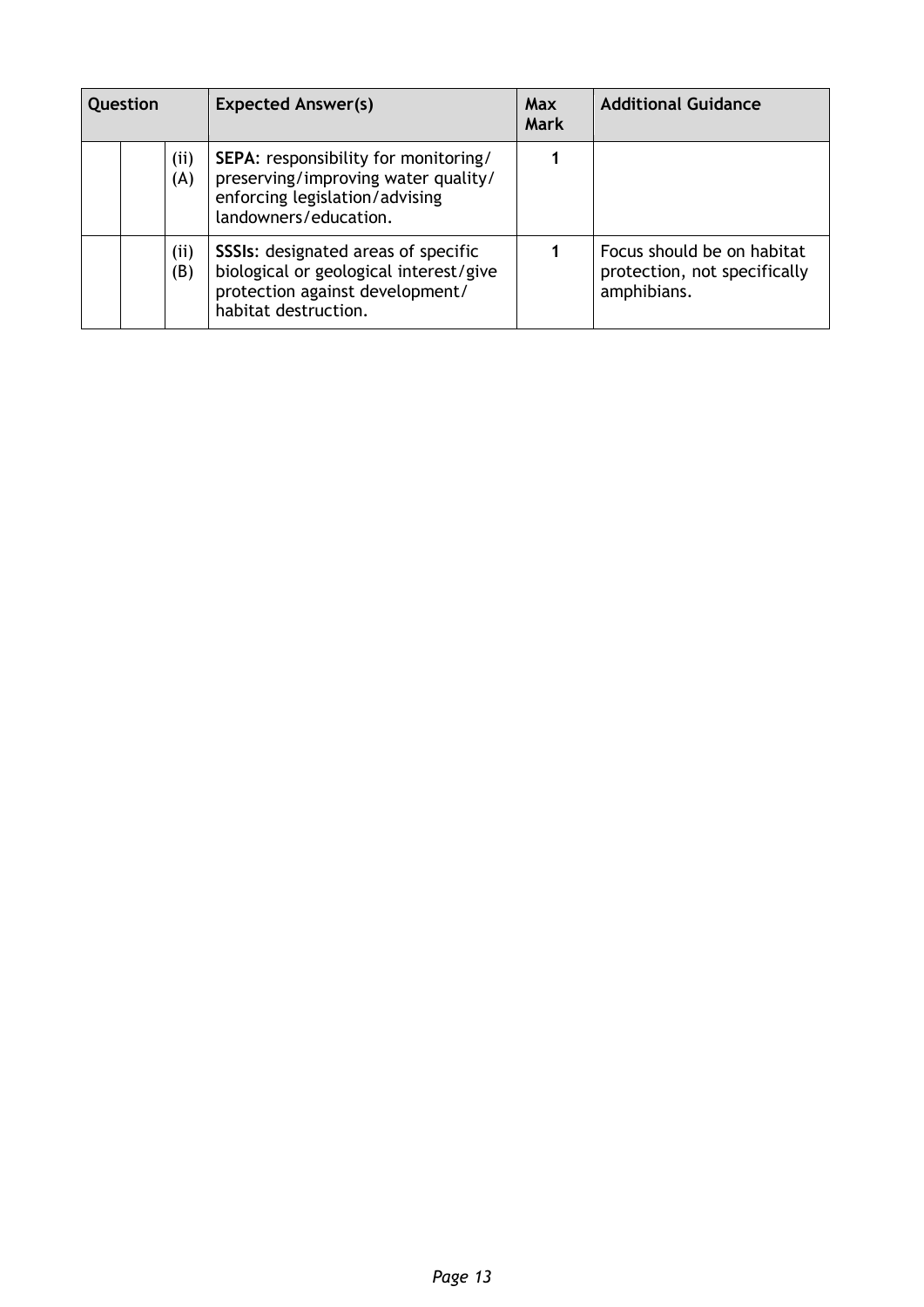| Question |     |       | <b>Expected Answer(s)</b>                                                                                                                                                                                                                                                                                                                                                                                              | Max<br><b>Mark</b> | <b>Additional Guidance</b>                                                                                                                                                                                                                 |
|----------|-----|-------|------------------------------------------------------------------------------------------------------------------------------------------------------------------------------------------------------------------------------------------------------------------------------------------------------------------------------------------------------------------------------------------------------------------------|--------------------|--------------------------------------------------------------------------------------------------------------------------------------------------------------------------------------------------------------------------------------------|
| 6.       | (a) | (i)   | Troposphere.                                                                                                                                                                                                                                                                                                                                                                                                           | 1                  |                                                                                                                                                                                                                                            |
|          |     | (ii)  | Able to take advantage of fast moving<br>wind, so reduces fuel use and less<br>GHG released.<br>Fewer bird strikes, so less physical<br>impact on species.<br>Lower noise pollution, so less<br>disturbance of species.<br>Other reasonable response.                                                                                                                                                                  | $\overline{2}$     | Any one but must be related<br>to the environment.                                                                                                                                                                                         |
|          |     | (iii) | Stratosphere.                                                                                                                                                                                                                                                                                                                                                                                                          | 1                  |                                                                                                                                                                                                                                            |
|          | (b) | (i)   | Carbon dioxide/methane/water<br>vapour/halons/nitrogen oxides/<br>carbon monoxide/sulfur dioxide.                                                                                                                                                                                                                                                                                                                      | 1                  | Carbon monoxide is a very<br>weak direct GHG but has<br>important indirect effects<br>on global warming. Sources:<br>burning biomass and fossil<br>fuels.<br>Sulfur dioxide is an indirect<br>GHG. Sources: combustion<br>of fossil fuels. |
|          |     | (ii)  | Enhanced greenhouse effect is the<br>result of human activities. (1 mark)<br>Source(s) of the named anthropogenic<br>greenhouse gas. (1 mark)<br>Impact: greenhouse gas absorbs<br>outgoing radiated energy/ heat/<br>longwave/IR radiation (1 mark),<br>reducing the loss of heat back into<br>space (1 mark), keeping the<br>atmosphere warmer than it would<br>otherwise be. (1 mark)<br>Other reasonable response. | 3                  | The greenhouse effect is a<br>natural phenomenon, but<br>human activities release<br>more emissions and<br>exacerbate the natural<br>greenhouse effect. Response<br>should make this clear.                                                |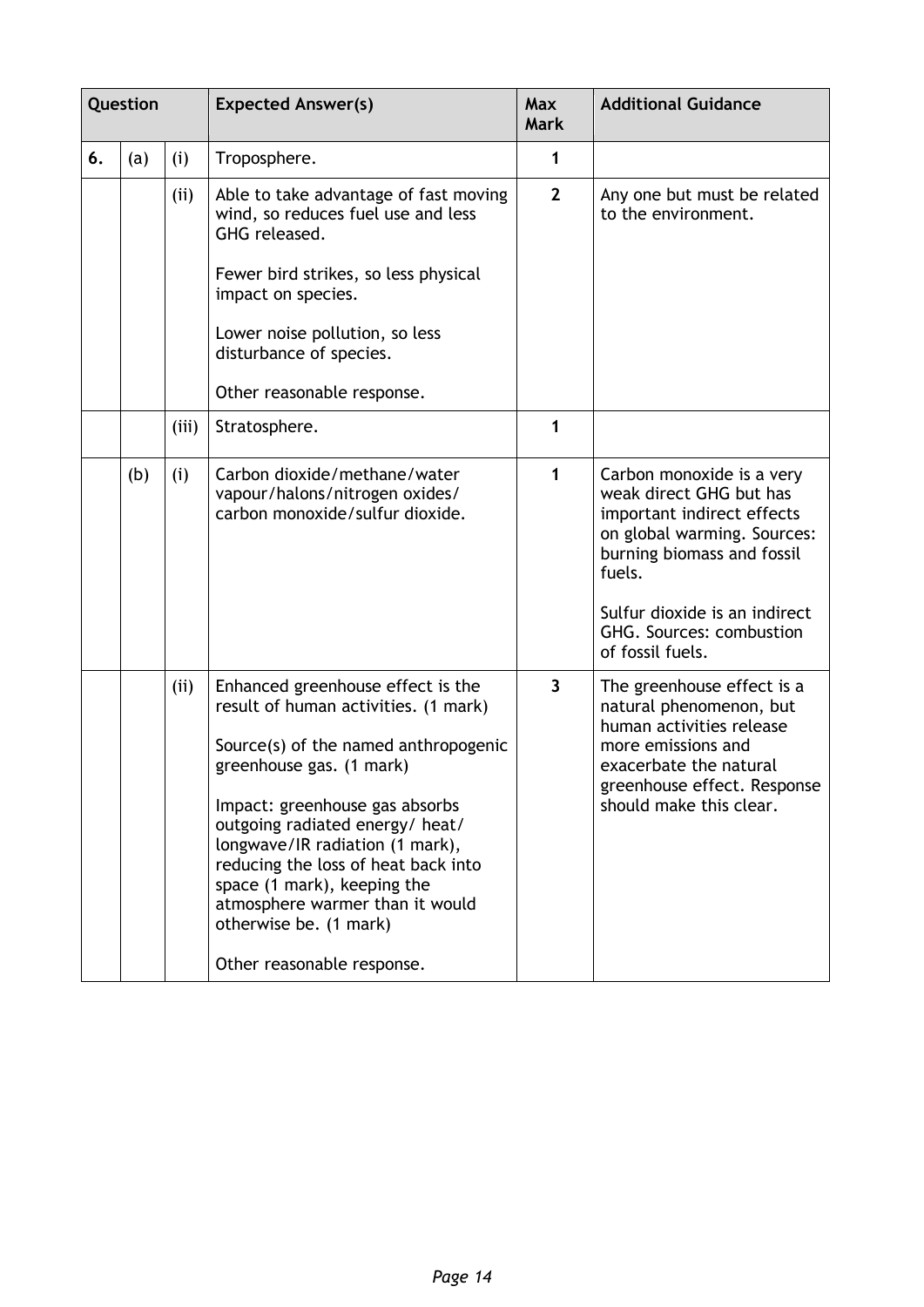| Question |     |      | <b>Expected Answer(s)</b>                                                                                                                                                                                                                                                                                                       | <b>Max</b><br><b>Mark</b> | <b>Additional Guidance</b> |
|----------|-----|------|---------------------------------------------------------------------------------------------------------------------------------------------------------------------------------------------------------------------------------------------------------------------------------------------------------------------------------|---------------------------|----------------------------|
| 7.       | (a) |      | Industrial revolution/new jobs and<br>opportunities in urban areas/agricultural<br>revolution/reduction in jobs in farming<br>communities/changing land ownership<br>practices eg enclosures, clearances,<br>change in claims of ownership of natural<br>resources (game, fish, forest etc)/wars/<br>other reasonable response. | $\mathbf{2}$              | Any two.                   |
|          | (b) |      | Desire to live in the countryside/cheaper<br>house prices/quality of life/rural birth<br>rate is higher than urban birth rate/faster<br>transport links/ other reasonable<br>response.                                                                                                                                          | $\overline{2}$            | Any two.                   |
|          | (c) | (i)  | Urban living provides greater<br>opportunities for large scale recycling/<br>less inputs needed per person to create<br>solutions eg brown waste collection.<br>Or other reasonable response.                                                                                                                                   | 1                         |                            |
|          |     | (ii) | Urban living can be less energy intensive<br>than rural living/shared living, co-housing<br>and tenement housing solutions can give<br>rise to district heating solutions as<br>opposed to single household heating.<br>Or other reasonable response.                                                                           | 1                         |                            |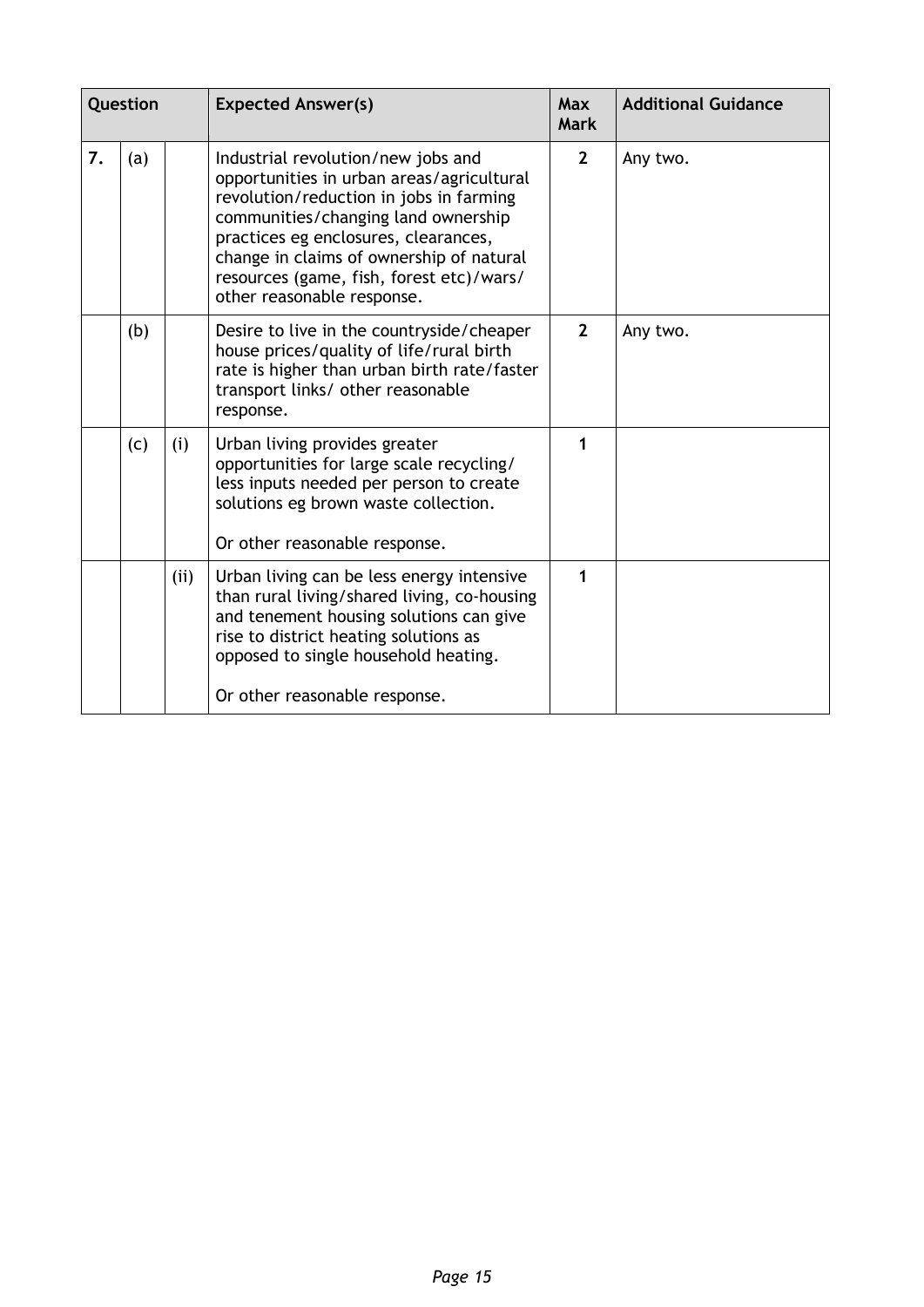| Question |      | <b>Expected Answer(s)</b>                                                                                                                     | <b>Max</b><br><b>Mark</b> | <b>Additional Guidance</b>                    |
|----------|------|-----------------------------------------------------------------------------------------------------------------------------------------------|---------------------------|-----------------------------------------------|
| (d)      |      | (Negative impacts:)<br>Construction destroys habitats/reduces/<br>impacts on sensitive species.                                               | $\overline{\mathbf{3}}$   | Any three.                                    |
|          |      | High speed travel, collision impacts on<br>mammals and other species.                                                                         |                           |                                               |
|          |      | Winter gritting/salting runoff, impacts on<br>species in verges.                                                                              |                           |                                               |
|          |      | Roads can split up populations.                                                                                                               |                           |                                               |
|          |      | More vehicles, increased pollution.                                                                                                           |                           |                                               |
|          |      | Introduction of alien species via<br>construction vehicles/verge construction<br>(through importation of topsoil).                            |                           |                                               |
|          |      | More tarmac, sealing in of soil/increased<br>runoff.                                                                                          |                           |                                               |
|          |      | (Positive impacts:)<br>Wildlife and animal corridors can be<br>constructed.                                                                   |                           |                                               |
|          |      | Sensitive planning can help protect or<br>enhance pockets of biodiversity.                                                                    |                           |                                               |
|          |      | Verges often untouched, resulting in higher<br>biodiversity.                                                                                  |                           |                                               |
|          |      | Or other reasonable response.                                                                                                                 |                           |                                               |
| (e)      | (i)  | Is a procedure that ensures that the<br>environmental implications of development<br>are considered before a development<br>decision is made. | 1                         |                                               |
|          | (ii) | EIA is an environmental assessment for an<br>individual project.                                                                              | $\mathbf 1$               | Response should include<br>both for the mark. |
|          |      | SEA is an environmental assessment for<br>public/Gov-led plans or programmes.                                                                 |                           |                                               |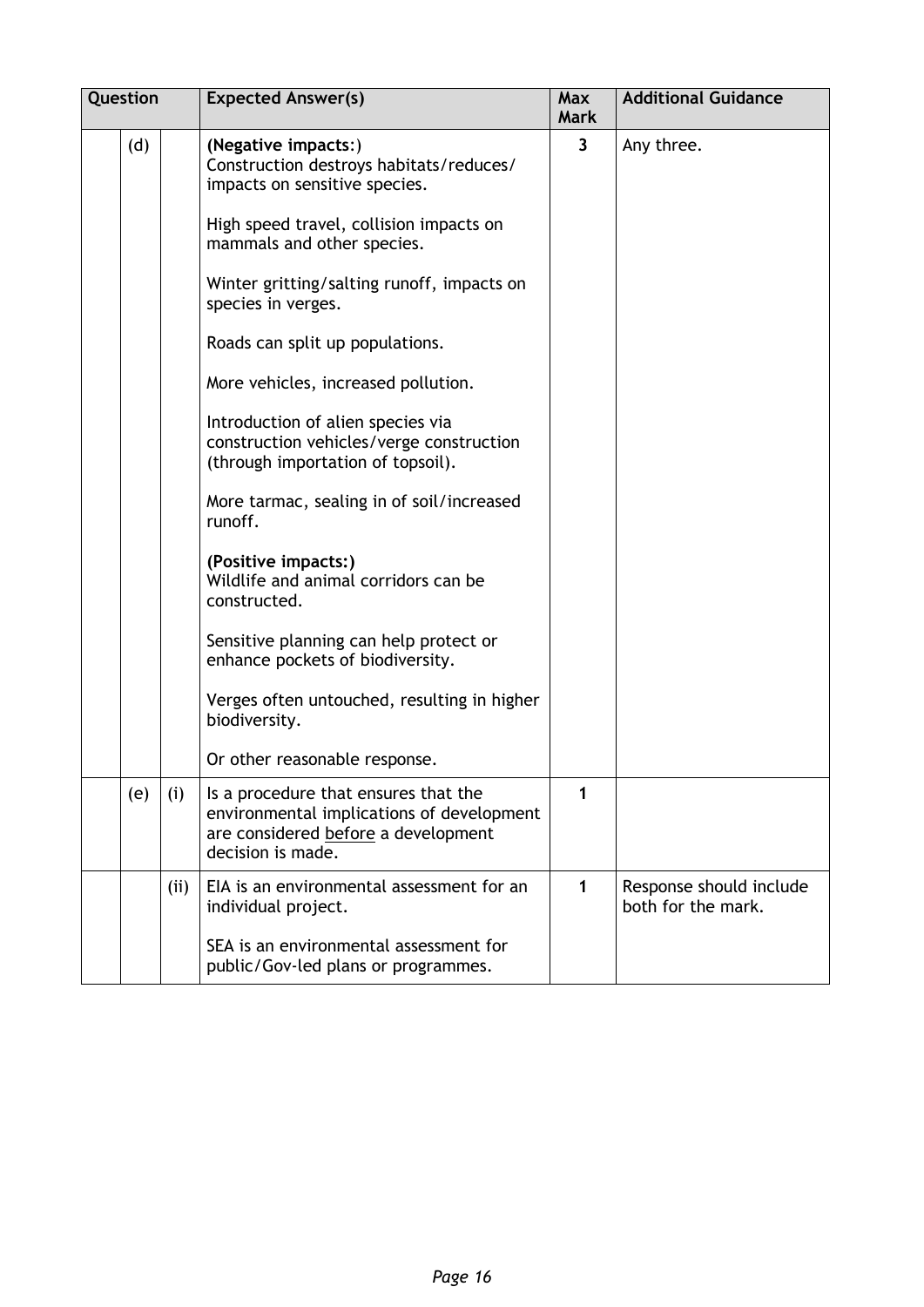|    | Question | <b>Expected Answer(s)</b>                                                                                                                                                                                                                                                                                                                                                                                                                                                                                                                                                                                  | <b>Max</b><br><b>Mark</b> | <b>Additional Guidance</b>                                                                                                                                                                                                                  |
|----|----------|------------------------------------------------------------------------------------------------------------------------------------------------------------------------------------------------------------------------------------------------------------------------------------------------------------------------------------------------------------------------------------------------------------------------------------------------------------------------------------------------------------------------------------------------------------------------------------------------------------|---------------------------|---------------------------------------------------------------------------------------------------------------------------------------------------------------------------------------------------------------------------------------------|
| 8. | (a)      | Land:<br>Mechanisation<br>$\bullet$<br>Agrochemicals<br>Hormone treatment/antibiotics<br>$\bullet$<br>Irrigation<br>$\bullet$<br>Land management<br>$\bullet$<br>Genetic engineering<br>$\bullet$<br><b>GM</b> crops<br>$\bullet$<br>High yield varieties<br>$\bullet$<br>Selective breeding<br>$\bullet$<br>Hydroponics.<br>$\bullet$<br>Aquatic:<br>Aquaculture (eg fish farms/seaweed<br>farms)/high density cages/hormone<br>treatment/GM fish/pesticides/<br>medication/'cleaner' fish (eg wrasse)/<br>selective breeding<br>Management of marine fishing.<br>$\bullet$<br>Other reasonable response. | $\mathbf{2}$              | 1 mark for land example.<br>1 mark for aquatic<br>example.                                                                                                                                                                                  |
|    | (b)      | Scales and labels must be appropriate.<br>Points should be accurately plotted and<br>joined with a straight edge.<br>Key should be included.                                                                                                                                                                                                                                                                                                                                                                                                                                                               | 3                         | 1 mark for appropriate<br>scales.<br>1 mark for appropriate<br>labels and provision of<br>key.<br>1 mark for accurate<br>plotting of points and<br>joining with straight<br>lines.<br>NB graph should take up<br>at least half of the grid. |
|    | (c)      | Gross (primary) productivity is the amount<br>of organic matter produced/synthesised by<br>the producer per unit area in a unit time.                                                                                                                                                                                                                                                                                                                                                                                                                                                                      | $\mathbf{2}$              | 1 mark for mentioning<br>organic matter (or similar<br>terminology).<br>1 mark for including unit<br>area and unit time.                                                                                                                    |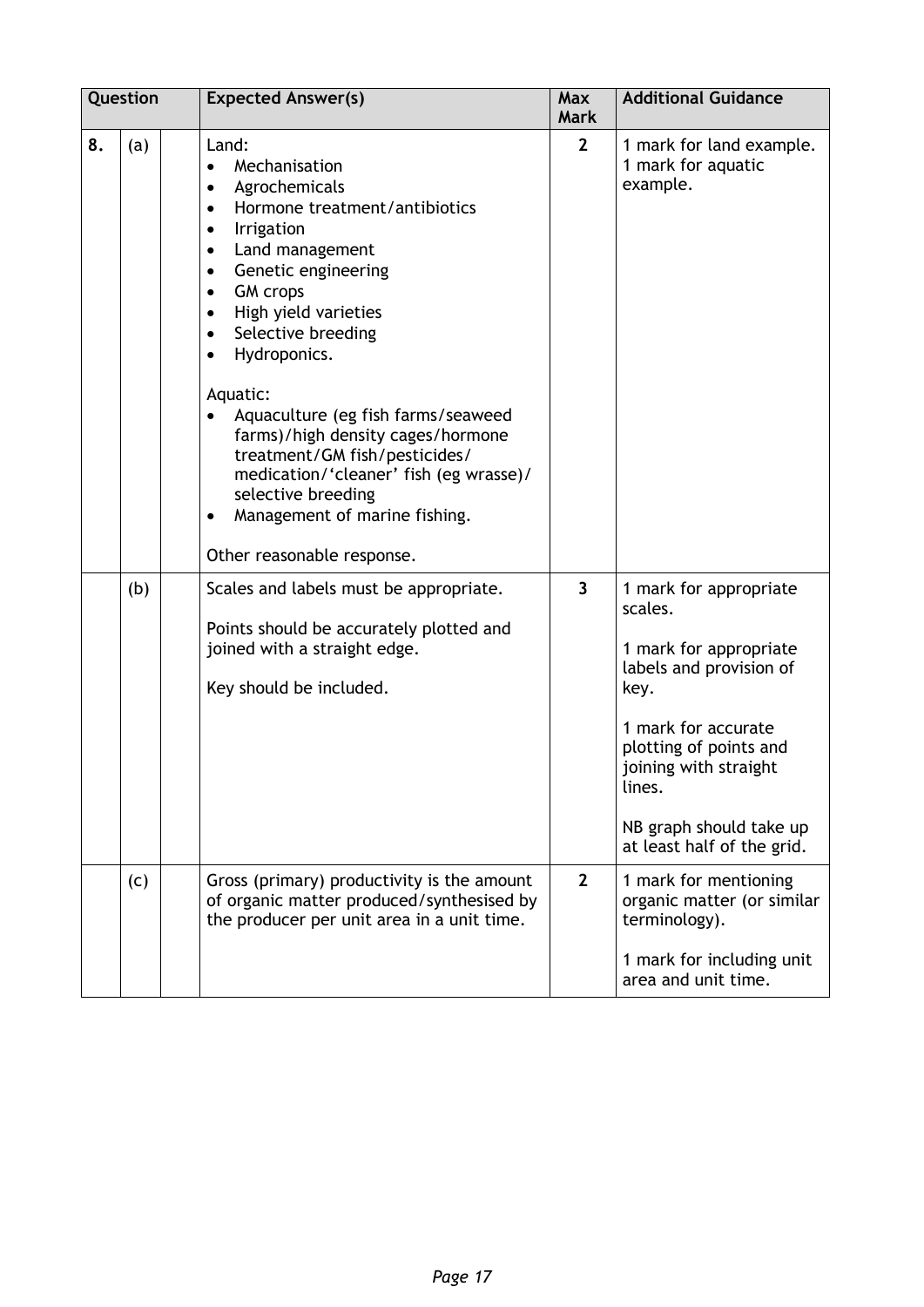| Question |     | <b>Expected Answer(s)</b>                                                                                                                              | <b>Max</b><br><b>Mark</b> | <b>Additional Guidance</b>                             |
|----------|-----|--------------------------------------------------------------------------------------------------------------------------------------------------------|---------------------------|--------------------------------------------------------|
|          | (d) | Meat production requires more resources/<br>land/water than vegetable production.<br>$(1$ mark $)$                                                     | $2^{\circ}$               | Cause and effect should be<br>provided for both marks. |
|          |     | Increasing population/demand for meat<br>will place greater pressure on existing<br>resources and could create shortages/<br>increase prices. (1 mark) |                           |                                                        |
|          |     | Increased animal production will result in<br>slurry disposal issues. (1 mark)                                                                         |                           |                                                        |
|          |     | Other reasonable response.                                                                                                                             |                           |                                                        |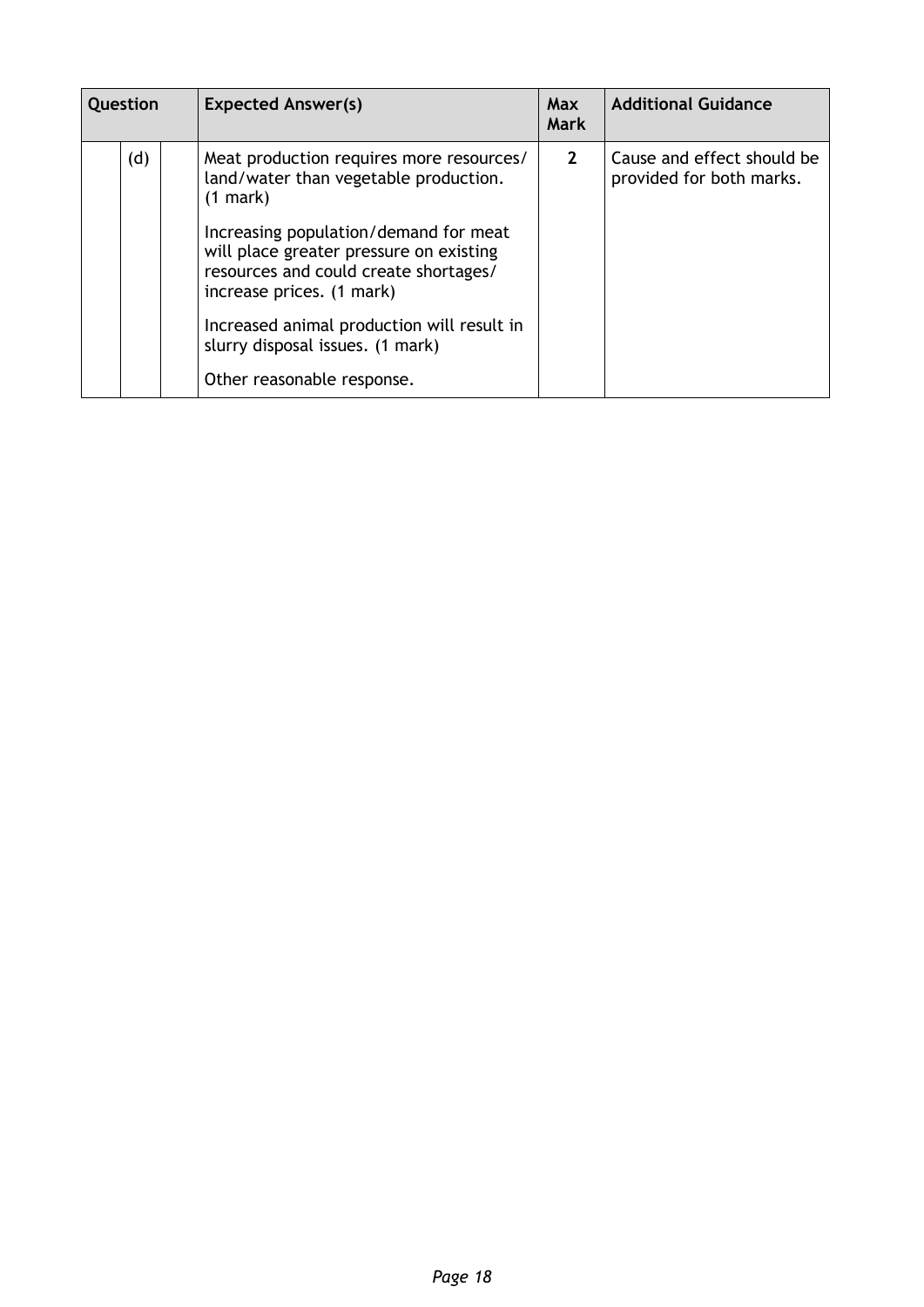|    | Question |       | <b>Expected Answer(s)</b>                                                                                                                         | <b>Max</b><br><b>Mark</b> | <b>Additional Guidance</b>                                                               |
|----|----------|-------|---------------------------------------------------------------------------------------------------------------------------------------------------|---------------------------|------------------------------------------------------------------------------------------|
| 9. | (a)      | (i)   | Both high and low tides occur on a<br>cyclical/regular basis.                                                                                     | 2 <sup>2</sup>            | 1 mark for cyclical nature<br>of the tidal heights.                                      |
|    |          |       | The highest high tides correspond to the<br>lowest low tides (or similar).                                                                        |                           | 1 mark for commenting on<br>relationship between tide<br>heights.                        |
|    |          | (ii)  | 1.8 m                                                                                                                                             | 1                         | $3.4 - 1.6 = 1.8$ m                                                                      |
|    |          |       |                                                                                                                                                   |                           | Neap tide $=$ the point<br>where there is least<br>change between high and<br>low tides. |
|    |          | (iii) | $15^{th}$ and $16^{th}$ (June 2014).                                                                                                              | 1                         | Both dates should be<br>provided for one mark.                                           |
|    | (b)      |       | A spring tide occurs when there is a full<br>and a new moon.                                                                                      | $\overline{2}$            | 1 mark for each.                                                                         |
|    |          |       | A neap tide occurs when there is a half<br>moon.                                                                                                  |                           | Must mention both full and<br>new moon for the spring<br>tide mark.                      |
|    | (c)      |       | The Coriolis effect is caused by the<br>Earth's rotation (around its axis) (1<br>mark).                                                           | $\overline{\mathbf{4}}$   | Response should include<br>cause of the Coriolis<br>effect. Maximum of three             |
|    |          |       | The Earth's rotation causes a deflection<br>of air (1 mark).                                                                                      |                           | marks if not included.<br>Credit should be given for                                     |
|    |          |       | The Coriolis effect is zero at the equator<br>$(1 mark)$ .                                                                                        |                           | a correct diagram.                                                                       |
|    |          |       | Deflection is to the right in the northern<br>hemisphere and to the left in the<br>southern hemisphere (1 mark).                                  |                           |                                                                                          |
|    |          |       | Air movement/wind blowing closer to<br>the poles will be deflected more than<br>wind blowing at the same speed closer<br>to the equator (1 mark). |                           |                                                                                          |
|    |          |       | Other reasonable response.                                                                                                                        |                           |                                                                                          |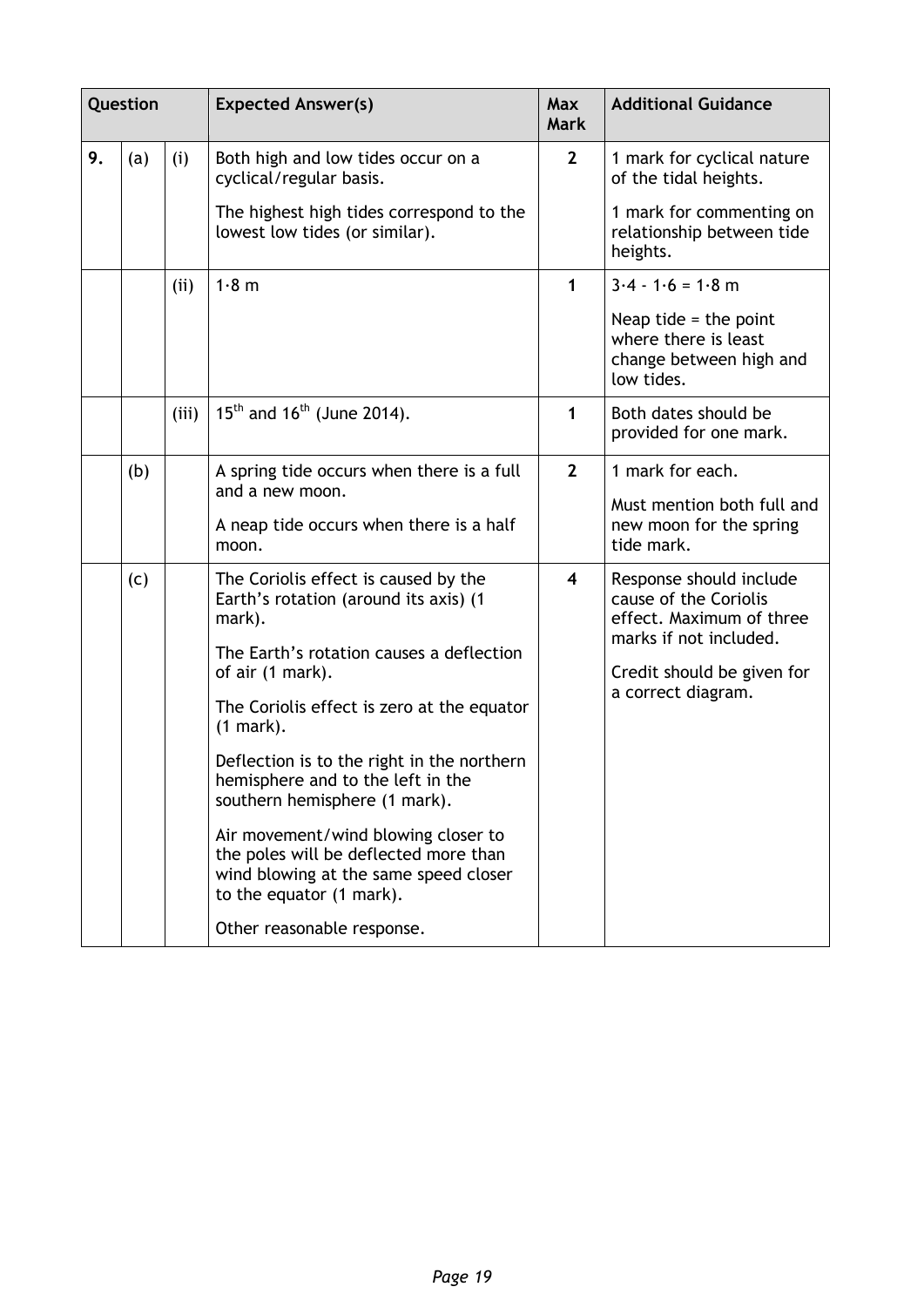| Question |   |     | <b>Expected Answer(s)</b>                                                                                                                                                                                                                                                                                                                                                                                                                                                                                                                                                                                                                                                                                                                                                                                                                                                                                                                                                                                                                                                                                                                                                                                                                                                                                    | <b>Max</b><br><b>Mark</b> | <b>Additional Guidance</b>                                                                                                                                                                                                                                                                                                                                                                                                                                                                                                                                                                                                                                                                                                                                                                                                                        |
|----------|---|-----|--------------------------------------------------------------------------------------------------------------------------------------------------------------------------------------------------------------------------------------------------------------------------------------------------------------------------------------------------------------------------------------------------------------------------------------------------------------------------------------------------------------------------------------------------------------------------------------------------------------------------------------------------------------------------------------------------------------------------------------------------------------------------------------------------------------------------------------------------------------------------------------------------------------------------------------------------------------------------------------------------------------------------------------------------------------------------------------------------------------------------------------------------------------------------------------------------------------------------------------------------------------------------------------------------------------|---------------------------|---------------------------------------------------------------------------------------------------------------------------------------------------------------------------------------------------------------------------------------------------------------------------------------------------------------------------------------------------------------------------------------------------------------------------------------------------------------------------------------------------------------------------------------------------------------------------------------------------------------------------------------------------------------------------------------------------------------------------------------------------------------------------------------------------------------------------------------------------|
| 10.      | A | (a) | <b>Brewing</b><br>Water footprinting for brewing should<br>consider:<br>Crop cultivation<br>Crop processing<br>٠<br><b>Brewing process</b><br>$\bullet$<br><b>Bottling</b><br>$\bullet$<br>Waste disposal/grey water/effluent<br>$\bullet$<br>Crop cultivation: eg barley or hops<br>requires water (1 mark).<br>Crop cultivation: eg is either rain-fed or<br>irrigated (1 mark).<br>Water is used in the production of<br>pesticides and fertilisers (1 mark)<br>Crop processing: eg the grain is malted by<br>soaking in water (and then being allowed<br>to germinate, before drying, roasting,<br>milling into grist) (1 mark).<br>The water may be drawn from the local<br>drinking water supply or a private supply<br>(and may be treated to adjust pH, water<br>hardness and mineral content)<br>$(1$ mark).<br>Brewing process: eg addition of hot water<br>to the grist activates enzymes (which<br>convert starch into fermentable sugars)<br>$(1$ mark).<br>The resulting mash is sprayed with hot<br>water (to extract sugars, colours and<br>flavour) to form the wort (which is further<br>processed into beer with addition of hops<br>and yeast) (1 mark).<br>Bottling: eg sterilising of bottles and<br>equipment at bottling plant/recycling<br>plant, resulting in grey water (1 mark). | 10                        | Candidates may not be<br>familiar with the term<br>'water footprint' but<br>should be able to discuss<br>water use in both brewing<br>and paper making. Credit<br>should be given where the<br>process is described<br>appropriately but the stage<br>name differs or is absent.<br>The focus should be on<br>discussion of intensive<br>water use in each of the<br>stages of brewing/paper<br>making rather than on just<br>naming the stages.<br>Maximum of 2 marks in<br>each section for naming<br>the stages<br>(or approximation of)<br>without any discussion.<br>Maximum of 7 marks for<br>water-intensive stages in<br>brewing.<br>Maximum of 7 marks for<br>water-intensive stages in<br>paper-making.<br>Responses should be well-<br>structured and marker<br>judgement should be used<br>where bullet points have<br>been included. |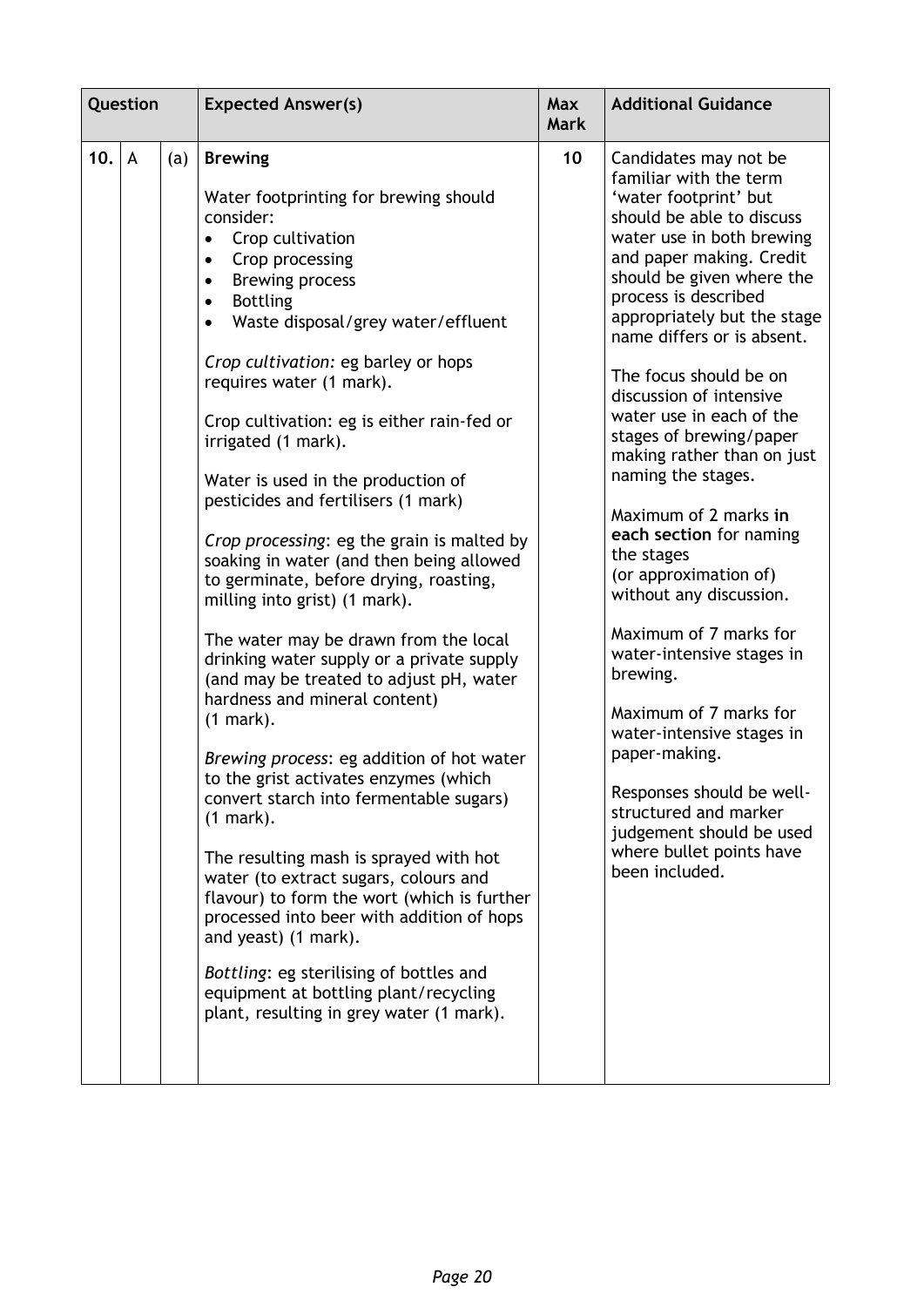| Question |  |     | <b>Expected Answer(s)</b>                                                                                                                                                                                                                                                                    | <b>Max</b><br><b>Mark</b> | <b>Additional Guidance</b> |
|----------|--|-----|----------------------------------------------------------------------------------------------------------------------------------------------------------------------------------------------------------------------------------------------------------------------------------------------|---------------------------|----------------------------|
|          |  |     | Effluent disposal/grey water: eg waste<br>water from the brewing process can be re-<br>used (eg for watering gardens) or sent to<br>waste water treatment works (1 mark).                                                                                                                    |                           |                            |
|          |  | (b) | Paper making                                                                                                                                                                                                                                                                                 |                           |                            |
|          |  |     | Water footprinting for paper making<br>should consider:<br>Timber cultivation<br>Pulp production<br>٠<br>Pulp processing<br>$\bullet$<br>Effluent disposal/grey water.<br>$\bullet$                                                                                                          |                           |                            |
|          |  |     | Timber cultivation: part of the natural<br>water cycle (1 mark).                                                                                                                                                                                                                             |                           |                            |
|          |  |     | Timber cultivation: is mostly rain-fed but<br>irrigation is used in some countries<br>$(1$ mark).                                                                                                                                                                                            |                           |                            |
|          |  |     | Pulp production:<br>The timber/recycled paper is turned<br>into a pulp (mechanically or<br>chemically) (1 mark)<br>Steam treatment can be used in<br>$\bullet$<br>mechanical pulping (1 mark)<br>Chemical pulping uses water to rinse<br>$\bullet$<br>out water-soluble impurities (1 mark). |                           |                            |
|          |  |     | Pulp processing:<br>The pulp is mixed into a slurry with<br>water (1 mark)<br>Pulp can be chemically bleached to<br>$\bullet$<br>produce white paper, which requires<br>water for rinsing (1 mark).                                                                                          |                           |                            |
|          |  |     | Effluent disposal/grey water:<br>Water is re-used within the paper<br>making process where possible<br>(1 mark)<br>Process effluents are treated in<br>$\bullet$<br>wastewater treatment plants<br>$(1$ mark).                                                                               |                           |                            |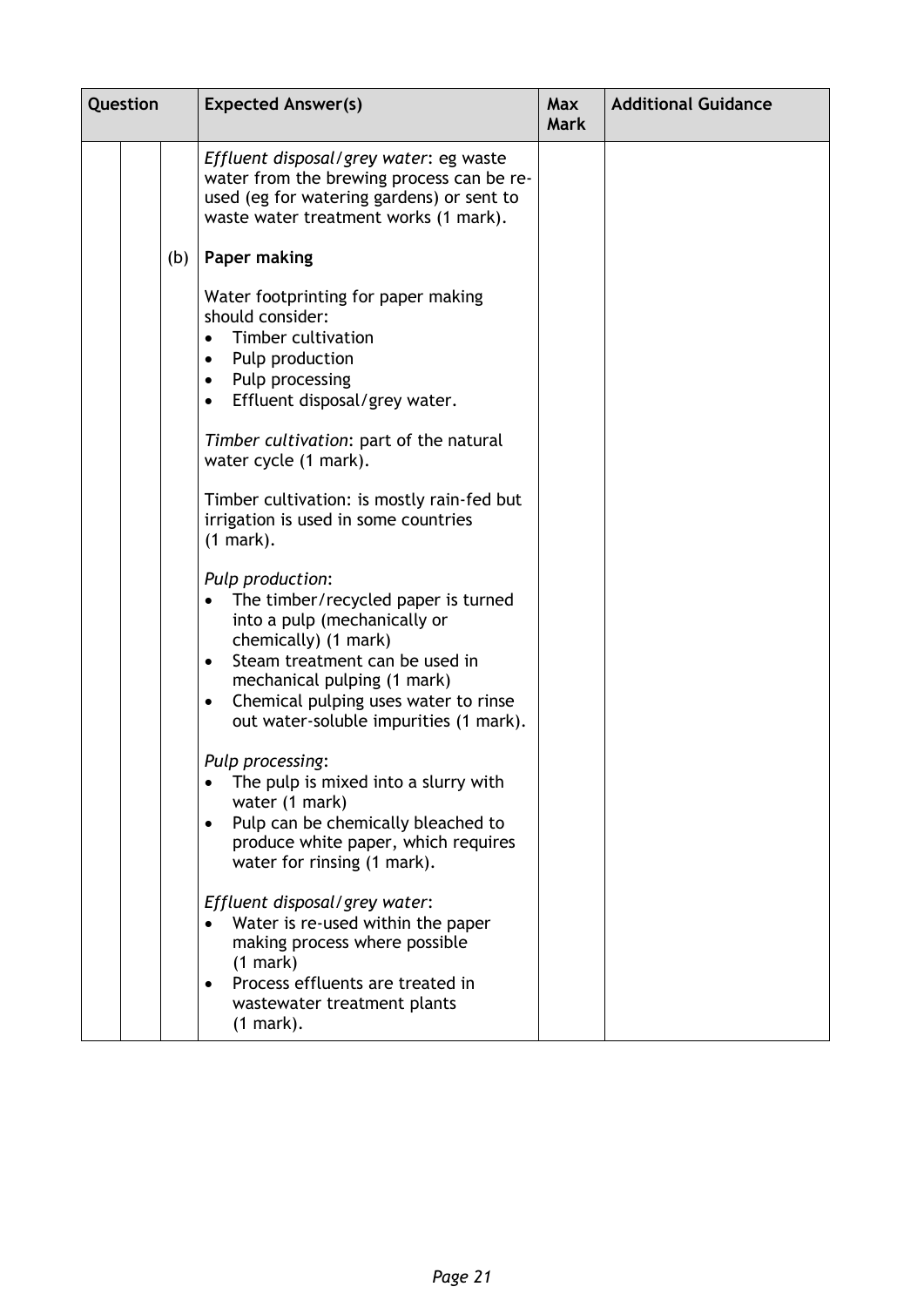|     | Question |     | <b>Expected Answer(s)</b>                                                                                                                                                                                                                                                                                                                                                                                                                                                                                                                                                                                                                                                                                                                                                                                                                                                                                                                                                                                                             | <b>Max</b><br><b>Mark</b> | <b>Additional Guidance</b>                                                                                                                                                                                                                                                                                                                                                                                                                        |
|-----|----------|-----|---------------------------------------------------------------------------------------------------------------------------------------------------------------------------------------------------------------------------------------------------------------------------------------------------------------------------------------------------------------------------------------------------------------------------------------------------------------------------------------------------------------------------------------------------------------------------------------------------------------------------------------------------------------------------------------------------------------------------------------------------------------------------------------------------------------------------------------------------------------------------------------------------------------------------------------------------------------------------------------------------------------------------------------|---------------------------|---------------------------------------------------------------------------------------------------------------------------------------------------------------------------------------------------------------------------------------------------------------------------------------------------------------------------------------------------------------------------------------------------------------------------------------------------|
| 10. | B        | (a) | Hydrogen as a fuel could be considered<br>from the following angles:<br>Relevant source (1 mark)<br>Production (1 mark)<br>Storage<br><b>Benefits:</b><br>Is abundant and readily available<br>(1 mark)<br>Is a continuous/renewable source of<br>$\bullet$<br>energy and able to be produced on<br>demand (1 mark)<br>Does not produce greenhouse gas<br>$\bullet$<br>emissions if produced from<br>electrolysis of water (1 mark)<br>Is powerful and efficient (producing<br>$\bullet$<br>more energy per unit of fuel than<br>traditional sources of energy) (1 mark)<br>Most fuel cells run silently (1 mark)<br>$\bullet$<br>and have no moving parts so are easy<br>to maintain (1 mark)<br>Does not require a centralised power<br>$\bullet$<br>grid or power station as small/local<br>fuel cells can be set up (1 mark)<br>Compressed hydrogen gas is easy to<br>$\bullet$<br>use and can be stored indefinitely (1<br>mark)<br>Metal hydrides are efficient sources of<br>$\bullet$<br>hydrogen and easy to store (1 mark). | 10 <sup>1</sup>           | The focus should be on<br>discussion of the benefits<br>and challenges of using<br>hydrogen as a fuel, rather<br>than on a series of<br>statements.<br>Responses to a) and b)<br>could be linked to provide<br>opposing opinions.<br>Maximum of 7 marks for<br>benefits.<br>Maximum of 7 marks for<br>challenges.<br>Responses should be well-<br>structured and marker<br>judgement should be used<br>where bullet points have<br>been included. |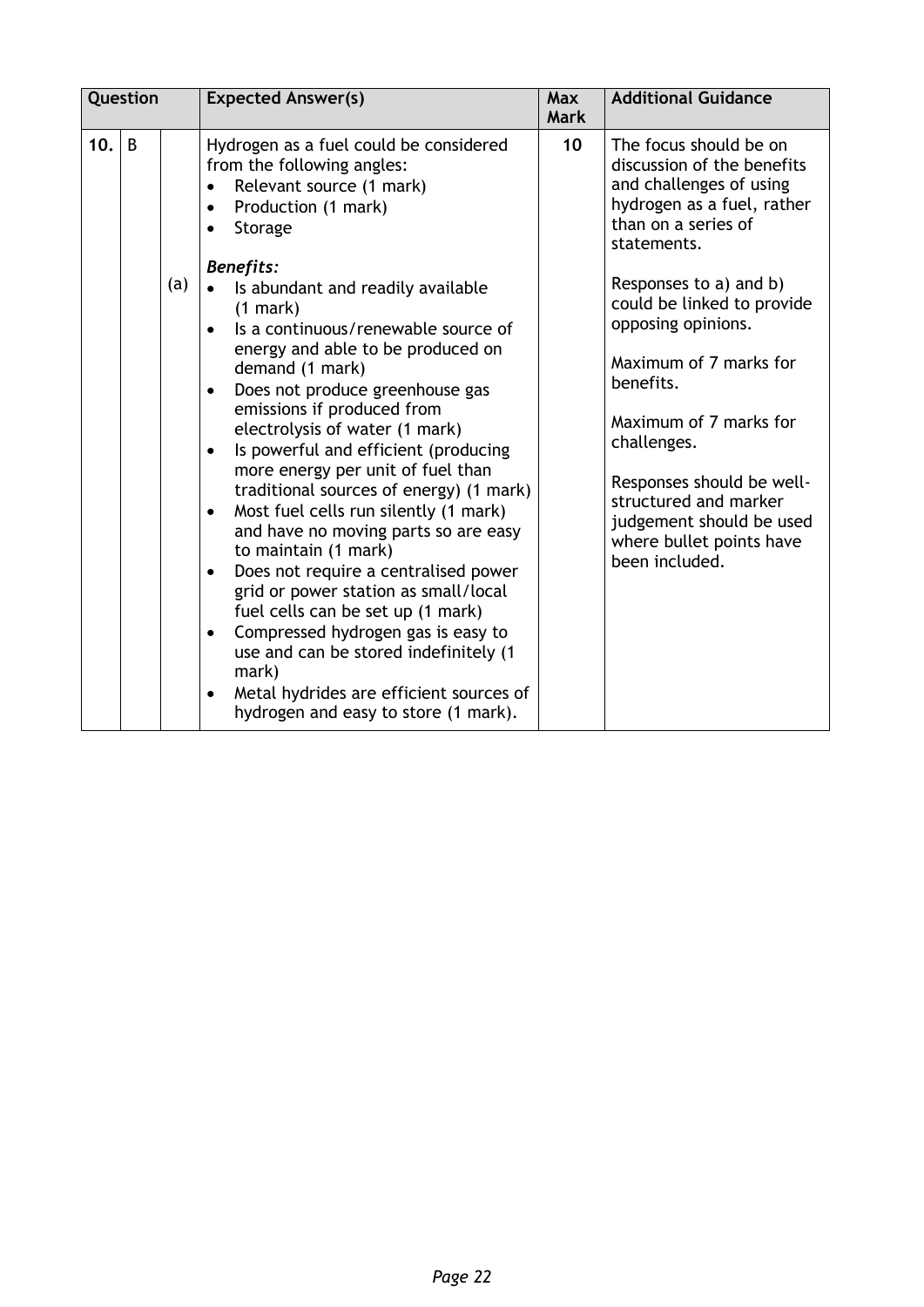| Question | <b>Expected Answer(s)</b>                                                                                                                                                                                                                                                                                                                                                                                                                                                                                                                                                                                                                                                                                                                                                                                                                                                                                                                                                                                                                                                                                                                                                     | <b>Max</b><br><b>Mark</b> | <b>Additional Guidance</b> |
|----------|-------------------------------------------------------------------------------------------------------------------------------------------------------------------------------------------------------------------------------------------------------------------------------------------------------------------------------------------------------------------------------------------------------------------------------------------------------------------------------------------------------------------------------------------------------------------------------------------------------------------------------------------------------------------------------------------------------------------------------------------------------------------------------------------------------------------------------------------------------------------------------------------------------------------------------------------------------------------------------------------------------------------------------------------------------------------------------------------------------------------------------------------------------------------------------|---------------------------|----------------------------|
| (b)      | Challenges:<br>More energy is required to isolate<br>hydrogen (from natural compounds eg<br>water, natural gas, biomass) than can be<br>recovered (1 mark)<br>Requires input of energy (mostly from<br>٠<br>fossil fuels) and water, both under<br>pressure from increasing demand/<br>population/distribution issues (1 mark)<br>Production of hydrogen gas is expensive<br>$\bullet$<br>and time-consuming (1 mark)<br>Is low density so requires large storage<br>areas (1 mark)<br>Large-scale production/transportation/<br>$\bullet$<br>distribution/storage is difficult (1 mark)<br>Fuel cells are expensive to produce<br>$\bullet$<br>(1 mark)<br>Refuelling and starting time of H-powered<br>vehicles takes longer than traditional fuels<br>(1 mark)<br>Driving range of H-powered vehicles is<br>shorter than with traditional fuels<br>(1 mark)<br>New, expensive infrastructure would have<br>$\bullet$<br>to be installed, and be widespread, to<br>encourage consumers to transfer from<br>traditional fuels (1 mark)<br>Would have to overcome consumer apathy<br>$\bullet$<br>- fossil fuels are easily available and still<br>relatively cheap (1 mark). |                           |                            |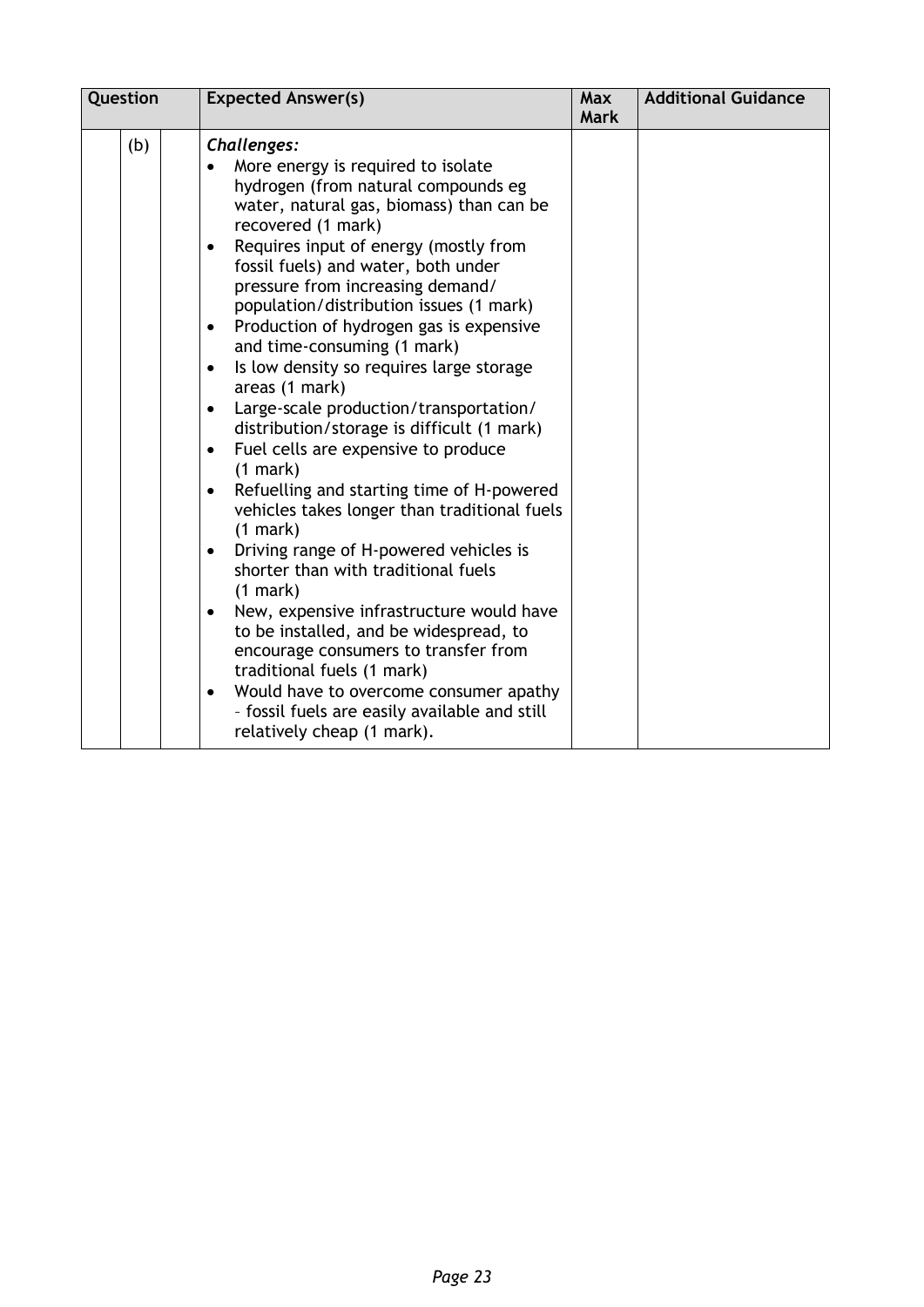| Question   | <b>Expected Answer(s)</b>                                                                                                                                                                                                                                                                                                                                                                                                                                                                                                                                                                                                                                                                                                                                                                                                                                                                                                                                                                                                                                                                                                                                                                                                                                                                                                                | <b>Max</b><br><b>Mark</b> | <b>Additional Guidance</b>                                                                                                                                                                                                                                                                                                                                                                                                                                                                                                                                                                                                                                                                                                                                                                                                                                                                                                                                                                                                                |
|------------|------------------------------------------------------------------------------------------------------------------------------------------------------------------------------------------------------------------------------------------------------------------------------------------------------------------------------------------------------------------------------------------------------------------------------------------------------------------------------------------------------------------------------------------------------------------------------------------------------------------------------------------------------------------------------------------------------------------------------------------------------------------------------------------------------------------------------------------------------------------------------------------------------------------------------------------------------------------------------------------------------------------------------------------------------------------------------------------------------------------------------------------------------------------------------------------------------------------------------------------------------------------------------------------------------------------------------------------|---------------------------|-------------------------------------------------------------------------------------------------------------------------------------------------------------------------------------------------------------------------------------------------------------------------------------------------------------------------------------------------------------------------------------------------------------------------------------------------------------------------------------------------------------------------------------------------------------------------------------------------------------------------------------------------------------------------------------------------------------------------------------------------------------------------------------------------------------------------------------------------------------------------------------------------------------------------------------------------------------------------------------------------------------------------------------------|
| 11.<br>(a) | Qualitative techniques assess the<br>presence/absence of species/provide<br>species lists (1 mark).<br>Quantitative techniques provide<br>information/data about numbers and<br>densities (1 mark).<br>Sampling techniques could include the<br>following:<br>Quadrats<br>Transects (line, belt, point)<br>Nets (sweep, mist, NOT dip)<br>$\bullet$<br>Traps (mammal, Longworth, pitfall,<br>$\bullet$<br>moth, camera, hair)<br><b>Bat detector</b><br>$\bullet$<br>Tullgren funnel<br>$\bullet$<br>Baermann funnel<br>$\bullet$<br>Faecal pellets/scats.<br>For example:<br>Plant species observed while walking<br>through an area can provide qualitative<br>information (1 mark) but use of a<br>quadrat would provide both qualitative<br>and quantitative data (1 mark).<br>Description of use (1 mark).<br>Bird species, identification through bird<br>song or egg fragments (qualitative)<br>(1 mark) or observation of feeding<br>activity at bird table or nests<br>(quantitative) (1 mark).<br>Bats, identifying calls through use of a<br>bat detector (qualitative) (1 mark) or<br>flying/feeding activity along a transect<br>(quantitative) (1 mark).<br>Moths, use of a moth trap can provide<br>both qualitative and quantitative data<br>(1 mark). Description of how a moth<br>trap works eg moths attracted to the | 10                        | Focus is on sampling of<br>named species or groups.<br>Candidates should use<br>techniques relevant to the<br>named species/group and<br>not simply provide a list of<br>qualitative vs quantitative<br>techniques.<br>Some sampling techniques<br>can be used for both<br>qualitative and quantitative<br>purposes and candidates<br>could comment on this,<br>where appropriate.<br>Techniques discussed must<br>be appropriate for<br>terrestrial ecosystems. Do<br>not accept techniques used<br>for aquatic ecosystems eg<br>dip nets, electrofishing.<br>Candidates should include<br>both qualitative and<br>quantitative sampling<br>techniques:<br>Maximum of 6 marks for<br>each.<br>Credit of 1 mark should be<br>given for each description of<br>use of a named sampling<br>technique.<br>To achieve maximum marks,<br>the candidate must have<br>used named groups/ species,<br>discussed the techniques<br>appropriate for sampling<br>them, and stated whether<br>these are qualitative or<br>quantitative techniques (or |
|            | light, fall into a chamber (1 mark),<br>identified later through use of keys<br>(qualitative)(1 mark).                                                                                                                                                                                                                                                                                                                                                                                                                                                                                                                                                                                                                                                                                                                                                                                                                                                                                                                                                                                                                                                                                                                                                                                                                                   |                           | both).<br>Statements should be well<br>structured and marker<br>judgement should be used<br>where bullet points have<br>been included.                                                                                                                                                                                                                                                                                                                                                                                                                                                                                                                                                                                                                                                                                                                                                                                                                                                                                                    |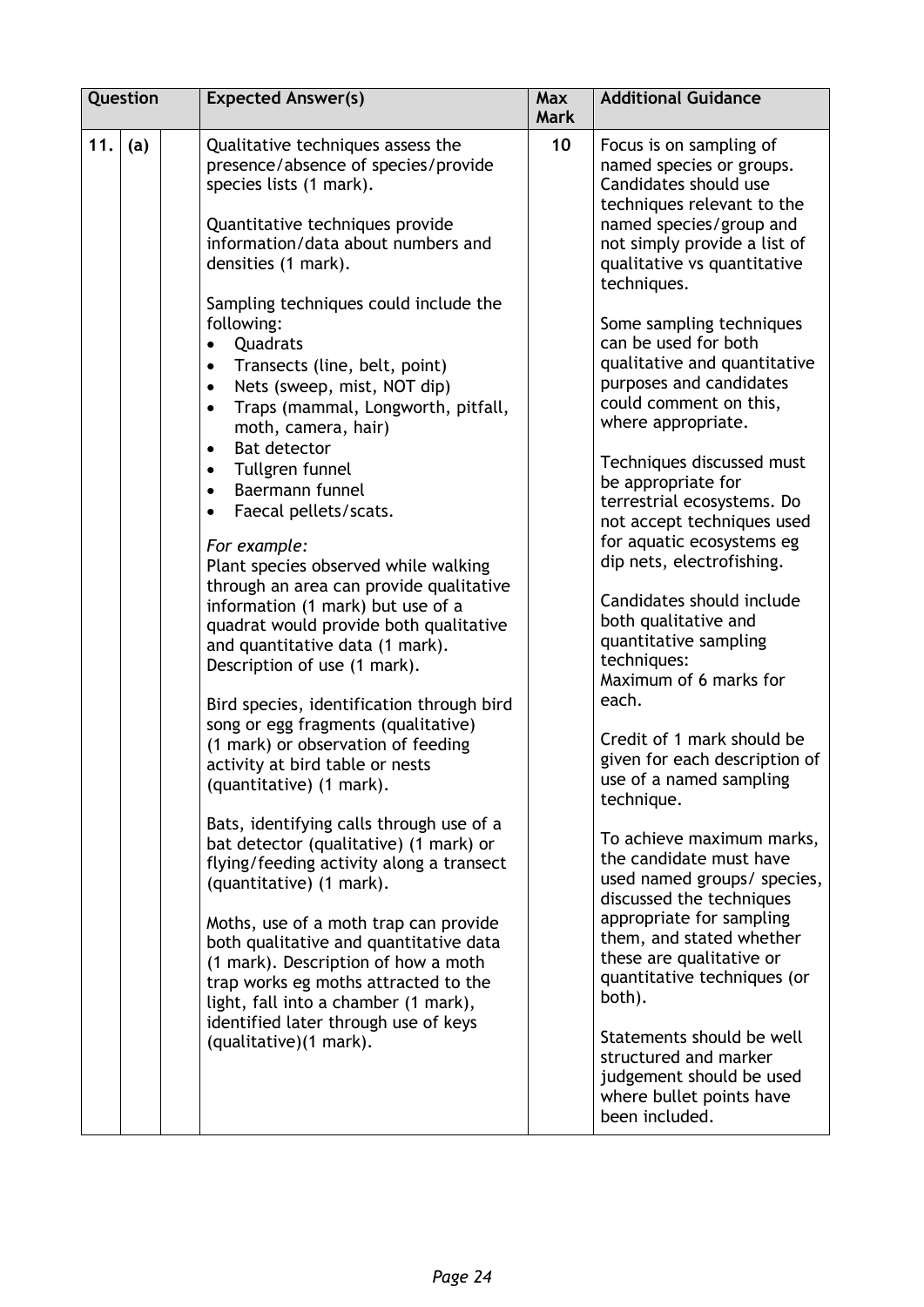| Question |  | <b>Expected Answer(s)</b>                                                                                                                                                                                                                                                                                                                                                                                             | <b>Max</b><br><b>Mark</b> | <b>Additional Guidance</b> |
|----------|--|-----------------------------------------------------------------------------------------------------------------------------------------------------------------------------------------------------------------------------------------------------------------------------------------------------------------------------------------------------------------------------------------------------------------------|---------------------------|----------------------------|
|          |  | Small mammals, use of live traps eg<br>Longworth, camera trap, hair trap will<br>provide qualitative data, while tagging<br>can provide quantitative data (1 mark).<br>Issues associated with live trapping eg<br>shrews (1 mark).<br>Accurate identification of species through<br>use of keys (qualitative) (1 mark) can<br>then be used for quantitative purposes<br>$(1 mark)$ .<br>Or other reasonable response. |                           |                            |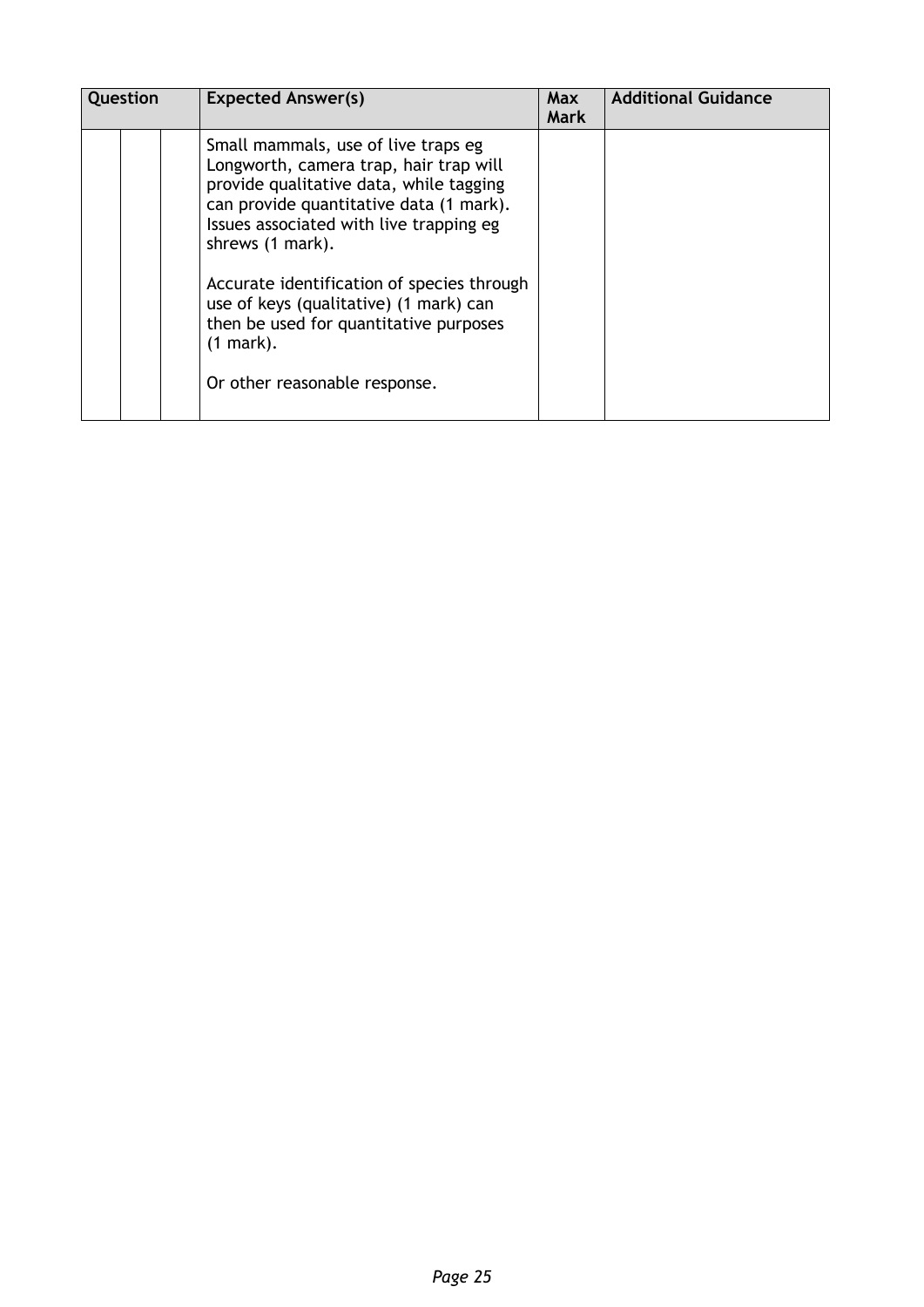| Question |   | <b>Expected Answer(s)</b>                                                                                                                                                                                                                                                                                                                                                                                                                                                                                                                                                                                                                                                                                                                                                                                                                                                                                                                                                                                                                                                                                                                                                                                                                                                                                                                                                                                                                                                                                     | <b>Max</b><br><b>Mark</b> | <b>Additional Guidance</b>                                                                                                                                                                                                                                                                                                                                                                                                                                                                                                                                                                                                                                                                                                                                                                                      |
|----------|---|---------------------------------------------------------------------------------------------------------------------------------------------------------------------------------------------------------------------------------------------------------------------------------------------------------------------------------------------------------------------------------------------------------------------------------------------------------------------------------------------------------------------------------------------------------------------------------------------------------------------------------------------------------------------------------------------------------------------------------------------------------------------------------------------------------------------------------------------------------------------------------------------------------------------------------------------------------------------------------------------------------------------------------------------------------------------------------------------------------------------------------------------------------------------------------------------------------------------------------------------------------------------------------------------------------------------------------------------------------------------------------------------------------------------------------------------------------------------------------------------------------------|---------------------------|-----------------------------------------------------------------------------------------------------------------------------------------------------------------------------------------------------------------------------------------------------------------------------------------------------------------------------------------------------------------------------------------------------------------------------------------------------------------------------------------------------------------------------------------------------------------------------------------------------------------------------------------------------------------------------------------------------------------------------------------------------------------------------------------------------------------|
| 11.      | B | Climate change includes global warming<br>and other changes brought about by<br>increasing levels of greenhouse gases in the<br>atmosphere (1 mark).<br>Biodiversity definition (1 mark).<br>Biodiversity:<br>There are only three possible outcomes for<br>biodiversity: increase in biodiversity,<br>decrease in biodiversity, or no change<br>$(1$ mark).<br>At any one point, it is forecast that:<br>Climatic conditions are likely to<br>$\bullet$<br>become warmer ie average<br>temperatures will increase in both<br>summer and winter. (1 mark).<br>Increased temperature may lead to<br>increased biodiversity generally as a<br>result of increased energy flow in<br>ecosystems (1 mark).<br>Climatic conditions are likely to<br>$\bullet$<br>become more extreme ie more events<br>further from the average, hotter/<br>colder, stormier, windier, drier/wetter<br>(1 mark for each, maximum of 3<br>marks).<br>Annual precipitation may alter eg<br>$\bullet$<br>increased/decreased rainfall,<br>increased/reduced snow fall (1 mark<br>for each, maximum of 2 marks).<br>Species distribution:<br>Changing climatic conditions will alter<br>the ability of a species to survive at any<br>given point (1 mark).<br>Each species has its own environmental<br>tolerance limits (1 mark), within which<br>some individuals will be able to<br>withstand extreme conditions and this<br>may lead to mutations/new species<br>better able to tolerate the new climatic<br>conditions (1 mark). | 10                        | Candidates should link<br>the climatic change<br>with one of the three<br>possible outcomes for<br>biodiversity, with<br>appropriate<br>explanation.<br>Maximum of 6 marks for<br>discussion of impact on<br>terrestrial biodiversity.<br>Maximum of 6 marks for<br>discussion of impact on<br>species distribution.<br>To achieve maximum<br>marks, the candidate<br>should discuss<br>forecasted climate<br>changes, how these will<br>impact on biomes/<br>ecosystems, and the<br>ability of species to<br>survive in current<br>locations ie impact on<br>biodiversity.<br>No credit should be<br>given for impacts on<br>aquatic biodiversity/<br>species distribution.<br>Statements should be<br>well structured and<br>marker judgement<br>should be used where<br>bullet points have been<br>included. |